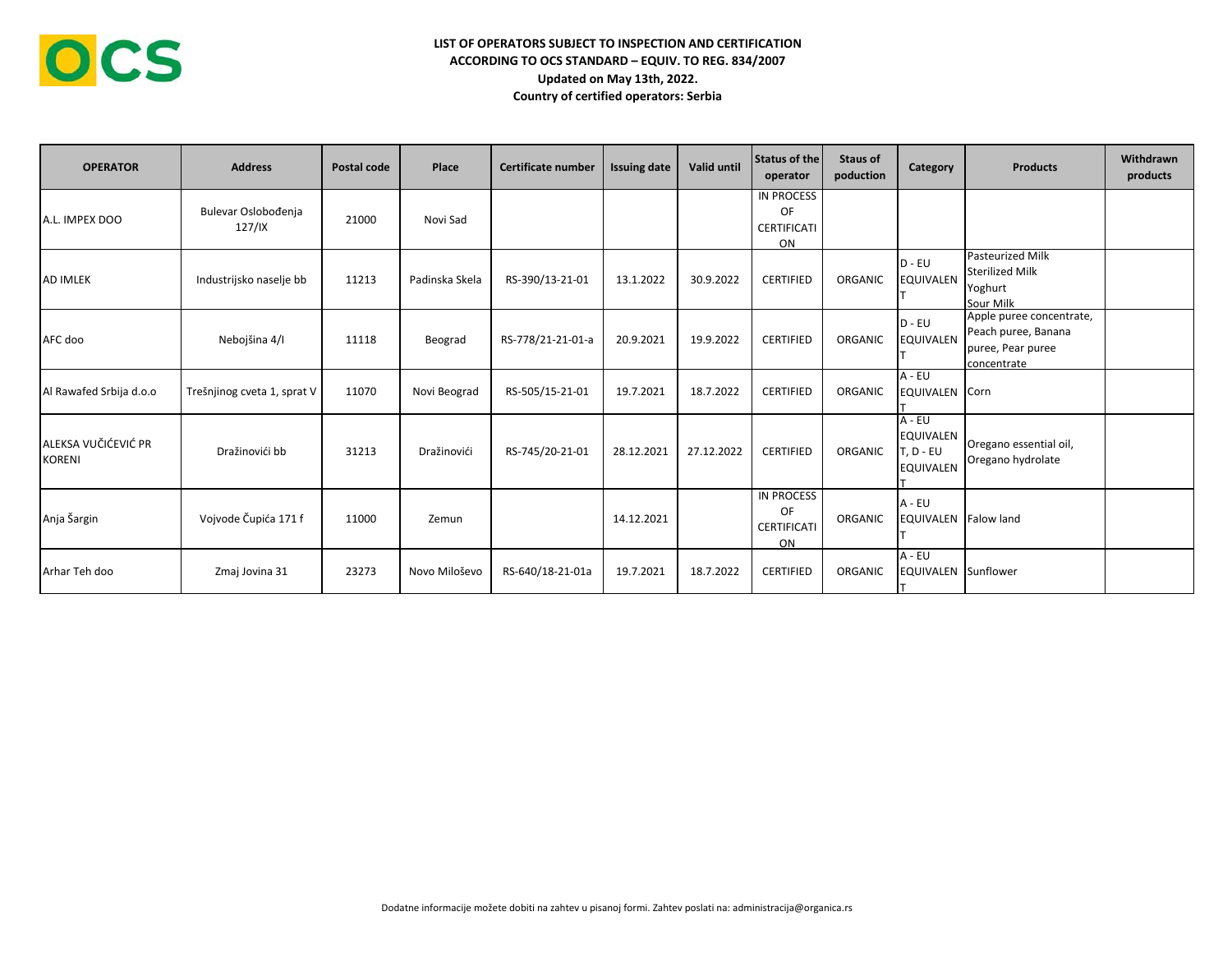

| <b>OPERATOR</b>      | <b>Address</b>          | Postal code | Place                 | <b>Certificate number</b> | <b>Issuing date</b> | <b>Valid until</b> | Status of the<br>operator | <b>Staus of</b><br>poduction | Category                                               | <b>Products</b>                                                                                                                                                                                                                                                                                                                                                                                                                                                                                                                                                                                                                                                                                                      | Withdrawn<br>products |
|----------------------|-------------------------|-------------|-----------------------|---------------------------|---------------------|--------------------|---------------------------|------------------------------|--------------------------------------------------------|----------------------------------------------------------------------------------------------------------------------------------------------------------------------------------------------------------------------------------------------------------------------------------------------------------------------------------------------------------------------------------------------------------------------------------------------------------------------------------------------------------------------------------------------------------------------------------------------------------------------------------------------------------------------------------------------------------------------|-----------------------|
| Beoflos doo          | Vjekoslava Afrića 11/23 | 11000       | Beograd               | RS-735/20-21-01           | 23.12.2021          | 22.12.2022         | <b>CERTIFIED</b>          | ORGANIC                      | $D - EU$<br>EQUIVALEN                                  | Organic Helichrysum -<br>Immortelle essential oil<br>Organic Melissa essential<br>loil<br>Organic Thyme essential oil<br>Linalol type<br>Organic Lavender essential<br>oil<br>Organic Roman Chamomile<br>essential oil<br>Organic Winter savory<br>essential oil<br>Organic Matricaria<br>chamomilla essential oil<br>Organic Lavender super bio<br>essential oil<br>Organic Thuyanol thyme<br>essential oil<br>Organic Valerian essential<br>oil<br>Organic Helichrysum -<br>Immortale macerate<br>Organic Helichrysum -<br>Immortelle hydrosol<br>Organic Melissa hydrosol<br>Organic Thyme Linalool<br>type hydrosol<br>Organic Lavender hydrosol<br>Organic Roman chamomile<br>hydrosol<br>Organic Winter sayory |                       |
| Bio Farma doo        | Svetogorska 37          | 11000       | Beograd-Stari<br>Grad | RS-441/14-21-01           | 16.8.2021           | 15.8.2022          | <b>CERTIFIED</b>          | ORGANIC                      | $A - EU$<br><b>EQUIVALEN</b>                           | Spelt<br>Sunflower (2020)                                                                                                                                                                                                                                                                                                                                                                                                                                                                                                                                                                                                                                                                                            |                       |
| <b>BIO MARNI doo</b> | Čedomira Ninkovića 2A   | 11460       | Barajevo              | RS-770/21-21-01           | 27.9.2021           | 26.9.2022          | <b>CERTIFIED</b>          | ORGANIC                      | A - EU<br>EQUIVALEN<br>$T, D - EU$<br><b>EQUIVALEN</b> | Aronia melanocarpa cold<br>pressed juice                                                                                                                                                                                                                                                                                                                                                                                                                                                                                                                                                                                                                                                                             |                       |
| Bio Panon doo        | Novosadski put bb       | 21400       | Bačka Palanka         | RS-671/18-21-01           | 20.9.2021           | 19.9.2022          | <b>CERTIFIED</b>          | ORGANIC                      | $D - EU$<br>EQUIVALEN                                  | Farma Organica- white<br>cheese from Čurug 0,25 kg                                                                                                                                                                                                                                                                                                                                                                                                                                                                                                                                                                                                                                                                   |                       |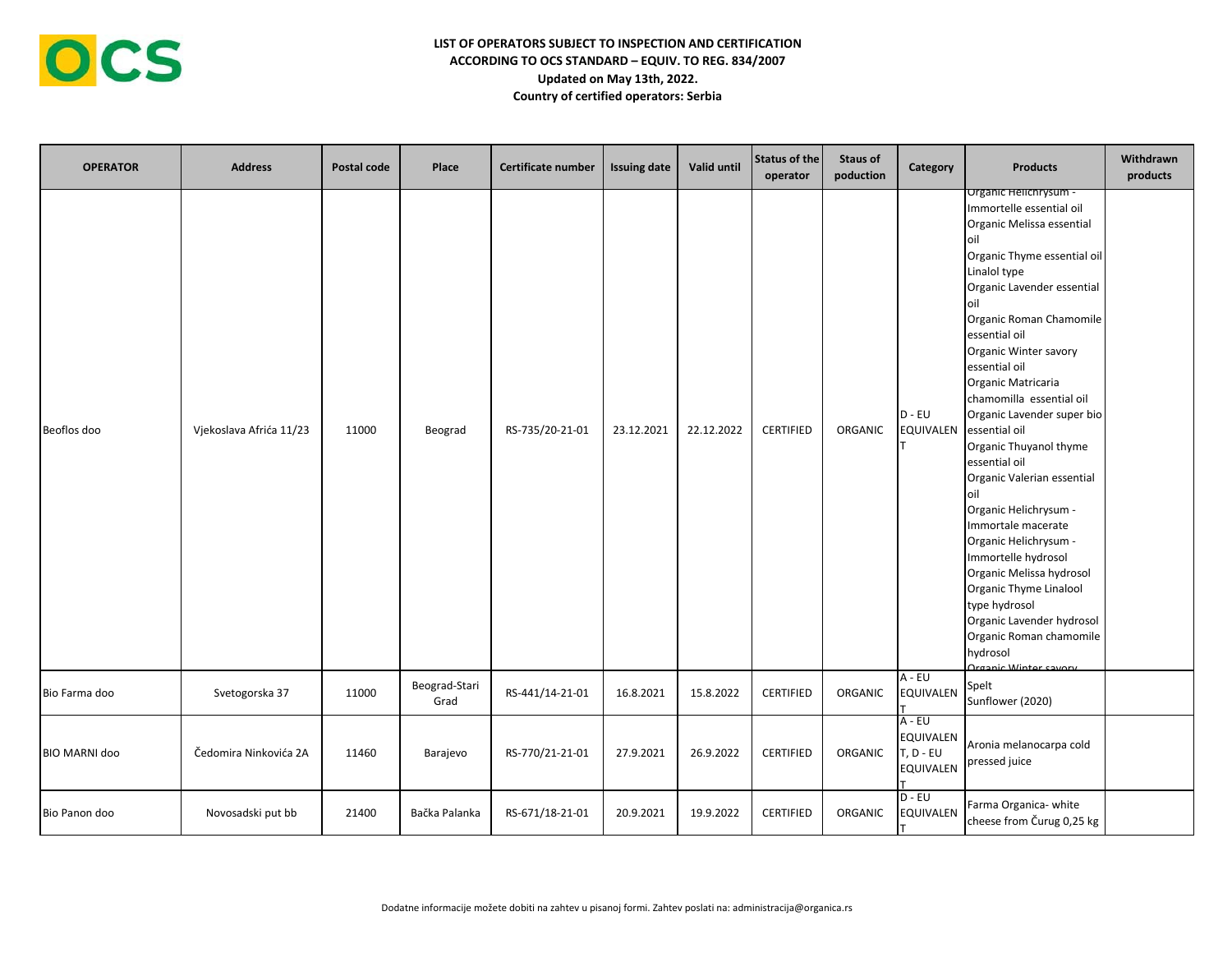| <b>OPERATOR</b> | <b>Address</b>        | Postal code | Place     | Certificate number | <b>Issuing date</b> | Valid until | <b>Status of the</b><br>operator      | <b>Staus of</b><br>poduction | Category                                                 | <b>Products</b>                                                                                                                                                                                                                                                                                                                                                                                                                                                                                                                                                           | Withdrawn<br>products |
|-----------------|-----------------------|-------------|-----------|--------------------|---------------------|-------------|---------------------------------------|------------------------------|----------------------------------------------------------|---------------------------------------------------------------------------------------------------------------------------------------------------------------------------------------------------------------------------------------------------------------------------------------------------------------------------------------------------------------------------------------------------------------------------------------------------------------------------------------------------------------------------------------------------------------------------|-----------------------|
| <b>BMD DOO</b>  | Ive Lole Ribara 2     | 31230       | Arilje    | RS-123/05-21-01a   | 6.10.2021           | 5.10.2022   | <b>CERTIFIED</b>                      | ORGANIC                      | $A - EU$<br>EQUIVALEN<br>$T, D - EU$<br><b>EQUIVALEN</b> | Plum - frozen without<br>stone (2021)<br>Plum - frozen without<br>stone (2020)<br>Boletus edulis - dried,<br>powder (2021)<br>Boletus edulis - dried,<br>powder (2020)<br>Cantharellus cibarius-<br>dried. Powder (2021)<br>Cantharellus cibarius -<br>dried. Powder (2020)<br>Black trumpet - dried<br>(2021)<br>Black trumpet - dried<br>(2020)<br>Wild strawberry - frozen<br>(2021)<br>Wild strawberry - frozen<br>(2020)<br>Wild blueberry - frozen<br>(2021)<br>Wild blueberry - frozen<br>(2020)<br>Wild blackberry - frozen<br>(2021)<br>Wild blackberry - frozen |                       |
| Branko Švonja   | Đorđa Servickog 2a/10 | $\mathbf 0$ | Novi Sad  |                    | 9.9.2021            |             | IN PROCESS<br>OF<br>CERTIFICATI<br>ON | <b>ORGANIC</b>               | A - EU<br><b>EQUIVALEN</b>                               |                                                                                                                                                                                                                                                                                                                                                                                                                                                                                                                                                                           |                       |
| CENTROPLOD DOO  | Maršala Tita 68       | 22213       | Grgurevci | RS-469/14-21-01    | 12.7.2021           | 11.7.2022   | <b>CERTIFIED</b>                      | ORGANIC                      | A - EU<br>EQUIVALEN                                      | Deep frozen sour cherry<br>without stone<br>Deep frozen sour cherry<br>with stone<br>Deep frozen sour cherry<br><b>NFC juice (2020)</b><br>Deep frozen sour cherry<br>without stone (2020)<br>Deep frozen sour cherry<br>with stone (2020)                                                                                                                                                                                                                                                                                                                                |                       |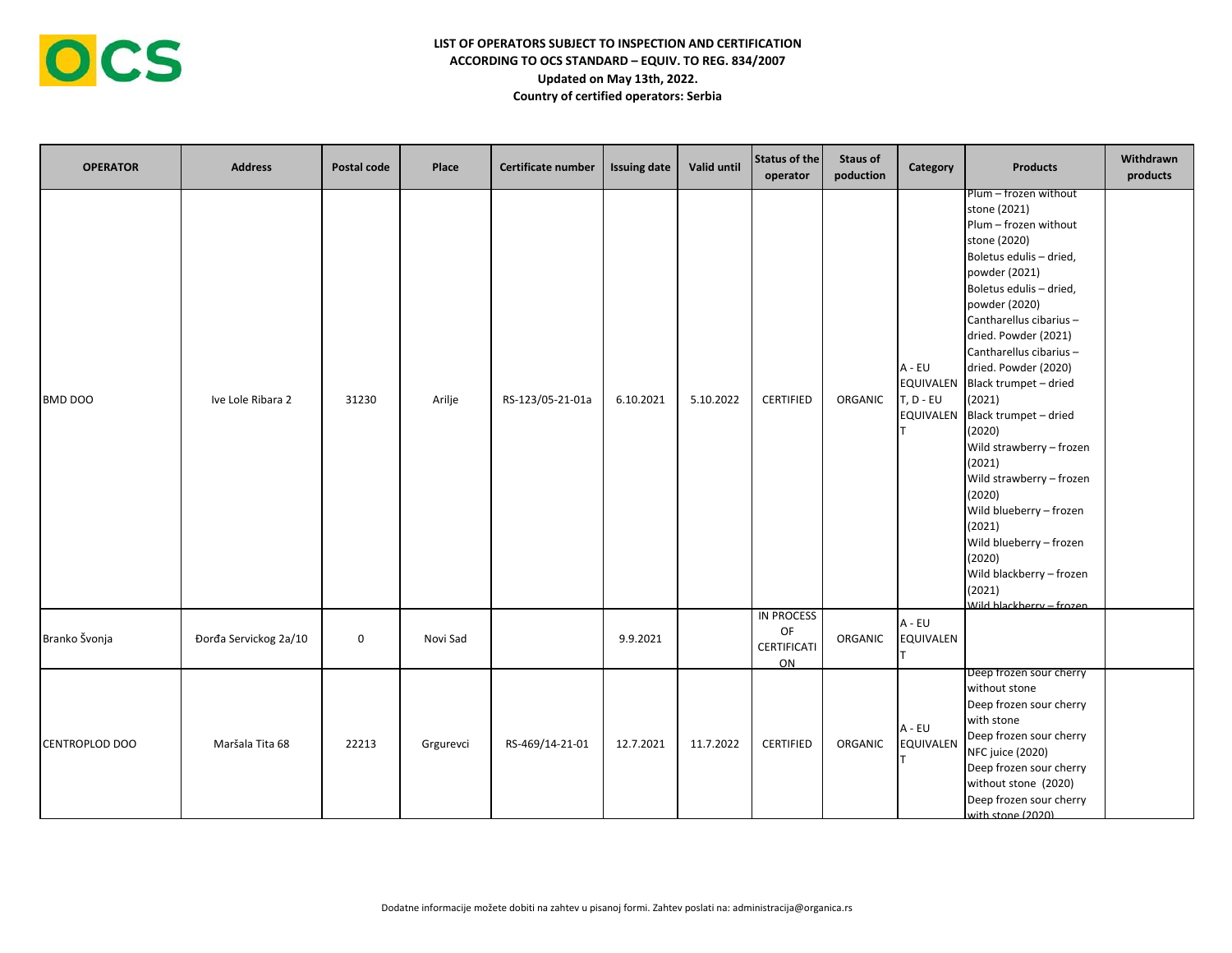| <b>OPERATOR</b>       | <b>Address</b>       | Postal code | Place                   | Certificate number | <b>Issuing date</b> | Valid until | Status of the<br>operator             | <b>Staus of</b><br>poduction | Category                   | <b>Products</b>                                                                                                                                                                                                                                                                                                                                                                                                                                                                                                                                                                             | Withdrawn<br>products |
|-----------------------|----------------------|-------------|-------------------------|--------------------|---------------------|-------------|---------------------------------------|------------------------------|----------------------------|---------------------------------------------------------------------------------------------------------------------------------------------------------------------------------------------------------------------------------------------------------------------------------------------------------------------------------------------------------------------------------------------------------------------------------------------------------------------------------------------------------------------------------------------------------------------------------------------|-----------------------|
| Crop's&Partners doo   | Kralja Milutina 51/8 | 11000       | Beograd-Savski<br>Venac | RS-508/15-21-01a   | 7.8.2021            | 6.8.2022    | <b>CERTIFIED</b>                      | ORGANIC                      | A - EU<br><b>EQUIVALEN</b> | IQF raspberry<br>IQF wild blueberry<br>(Vaccinum myrtillus)<br>IQF blackberry<br>IQF strawberry<br>IQF blueberry<br>IQF black currant<br>IQF fruit mix (raspberry,<br>blackberry, red currant,<br>black currant, strawberry,<br>wild blueberry) - Crops bio<br>mix 250g<br>IQF fruit mix (raspberry,<br>black currant, blueberry,<br>blackberry) - Thiriet bio<br>mix 450g<br>IQF fruit mix (raspberry,<br>black currant, blueberry,<br>blackberry) - Picard bio mix<br>450 g<br>IQF fruit mix (raspberry,<br>blackberry, blueberry, red<br>currant, black currant) -<br>System U mix 450 g |                       |
| <b>DE PLANTIS DOO</b> | Zavlaka bb           | 15312       | KRUPANJ                 | RS-589/17-21-01a   | 16.8.2021           | 15.8.2022   | <b>CERTIFIED</b>                      | ORGANIC                      | A - EU<br>EQUIVALEN        | DF Raspberry<br>DF Blackberry                                                                                                                                                                                                                                                                                                                                                                                                                                                                                                                                                               |                       |
| DELIŠES-HANI DOO      | Svetosavska 78       | 17510       | Vladičin Han            |                    |                     |             | IN PROCESS<br>OF<br>CERTIFICATI<br>ON |                              |                            |                                                                                                                                                                                                                                                                                                                                                                                                                                                                                                                                                                                             |                       |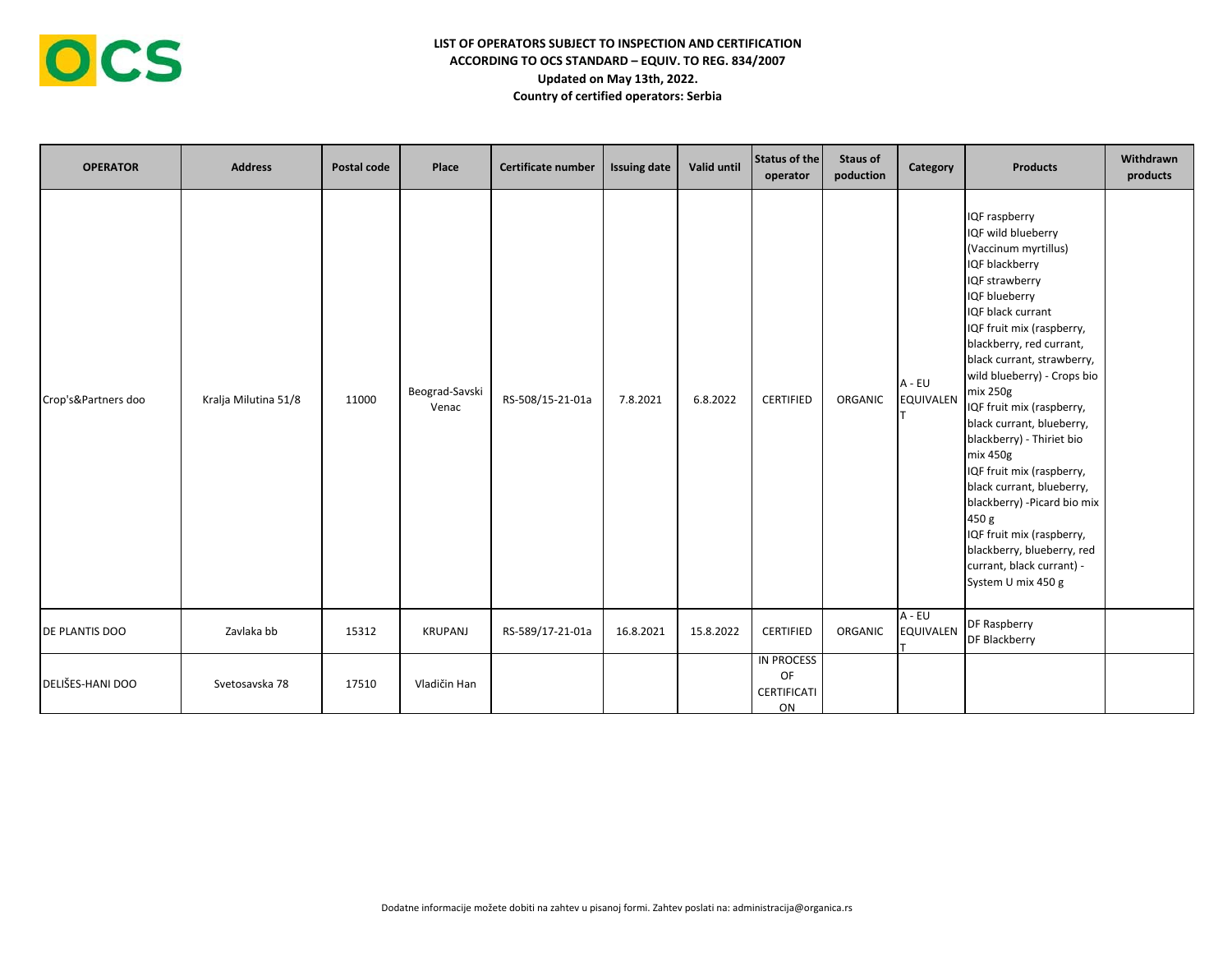

| <b>OPERATOR</b>                               | <b>Address</b>        | Postal code | Place     | Certificate number | <b>Issuing date</b> | Valid until | Status of the<br>operator             | <b>Staus of</b><br>poduction | Category                                                      | <b>Products</b>                                                                                                                                                                                                                                                                                                                                                        | Withdrawn<br>products |
|-----------------------------------------------|-----------------------|-------------|-----------|--------------------|---------------------|-------------|---------------------------------------|------------------------------|---------------------------------------------------------------|------------------------------------------------------------------------------------------------------------------------------------------------------------------------------------------------------------------------------------------------------------------------------------------------------------------------------------------------------------------------|-----------------------|
| <b>DEN JURO ORGANIC DOO</b>                   | Kneza Miloša 19A/1    | 37220       | Brus      | RS-706/19-22-01    | 3.3.2022            | 24.1.2023   | <b>CERTIFIED</b>                      | ORGANIC                      | A - EU<br><b>EQUIVALEN</b><br>$T, D - EU$<br><b>EQUIVALEN</b> | Fruit puree (raspberry,<br>blackberry, strawberry,<br>pear, apple, apricot, plum,<br>sour cherry, quince, dried<br>plum)<br>Frozen fruit (raspberry,<br>blackberry, strawberry,<br>pear, apple, apricot, plum,<br>sour cherry, quince)<br>Fruit concentrate<br>(raspberry, blackberry,<br>sour cherry, strawberry,<br>plum, apple, pear, quince<br>apricot, blueberry) |                       |
| Destilerija EKO<br>TEHNOLOGY d.o.o.           | Rađevo Selo bb        | 14000       | Valjevo   | RS-421/13-21-01    | 3.11.2021           | 2.11.2022   | <b>CERTIFIED</b>                      | ORGANIC                      | $D - EU$<br><b>EQUIVALEN</b>                                  | Plum brandy<br>(42%vol.alcohol), crop<br>2014<br>Plum brandy<br>(42%vol.alcohol), crop<br>2015<br>Plum brandy<br>(42%vol.alcohol), crop<br>2016<br>Plum brandy<br>(42%vol.alcohol), crop<br>2017                                                                                                                                                                       |                       |
| Dragomir Tulimirović                          | Vuka Karadžića 1      | 31260       | Kosjerić  | 616/17-21-01a      | 10.8.2021           | 9.8.2022    | <b>CERTIFIED</b>                      | ORGANIC                      | A - EU<br>EQUIVALEN Raspberry                                 |                                                                                                                                                                                                                                                                                                                                                                        |                       |
| Dragoslav Vučurević PR,<br>Vinarija Vučurević | Sentandrejski put 165 | 21000       | Novi Sad  |                    | 31.12.2021          |             | IN PROCESS<br>OF<br>CERTIFICATI<br>ON | ORGANIC                      | A - EU<br><b>EQUIVALEN</b>                                    |                                                                                                                                                                                                                                                                                                                                                                        |                       |
| Dušanka Đukić                                 | Carice Milice br. 7   | 23000       | Zrenjanin | RS-172/07-21-01    | 11.10.2021          | 10.10.2022  | <b>CERTIFIED</b>                      | ORGANIC                      | $A - EU$<br>EQUIVALEN Apple                                   |                                                                                                                                                                                                                                                                                                                                                                        |                       |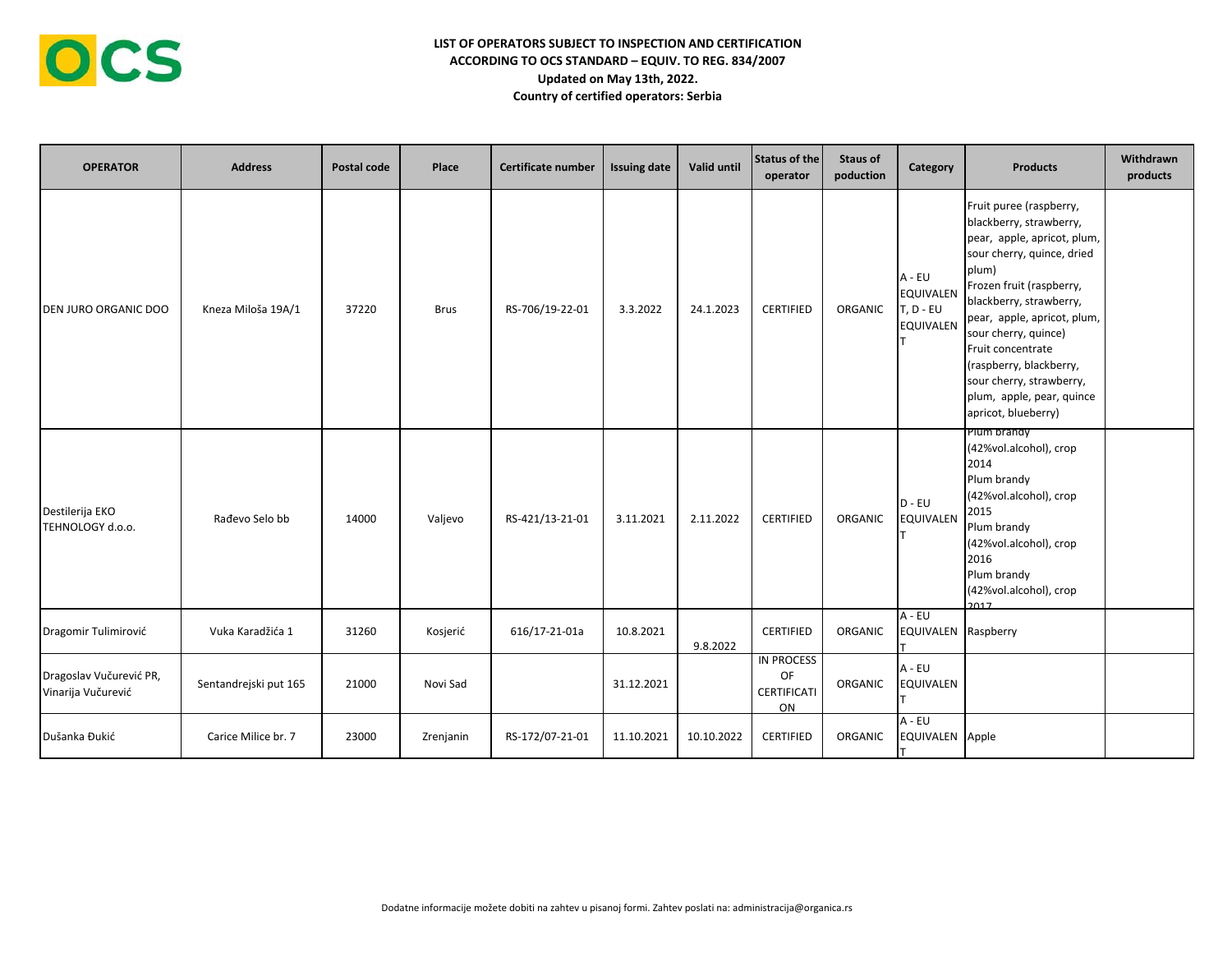

| <b>OPERATOR</b>          | <b>Address</b>   | Postal code | Place      | Certificate number | <b>Issuing date</b> | Valid until | Status of the<br>operator | <b>Staus of</b><br>poduction | Category                                                      | <b>Products</b>                                                                                                                                                                                                                                                                                                                                                                                                                                                                                                                        | Withdrawn<br>products |
|--------------------------|------------------|-------------|------------|--------------------|---------------------|-------------|---------------------------|------------------------------|---------------------------------------------------------------|----------------------------------------------------------------------------------------------------------------------------------------------------------------------------------------------------------------------------------------------------------------------------------------------------------------------------------------------------------------------------------------------------------------------------------------------------------------------------------------------------------------------------------------|-----------------------|
| Ecoagri Serbia doo       | Ekstravilan bb   | 26340       | Bela Crkva | RS-347/12-21-01a   | 12.7.2021           | 11.7.2022   | <b>CERTIFIED</b>          | ORGANIC                      | A - EU<br><b>EQUIVALEN</b><br>$T, D - EU$<br><b>EQUIVALEN</b> | wneat<br>Oat<br>Oilseed rape<br>Rye<br>Spelt<br>Barley<br>Sunflower<br>Corn<br>Soybean<br>Wheat (Durum)<br>Wheat (2020)<br>Rye (2020)<br>Oat (2020)<br>Sunflower (2020)<br><b>Barley (2020)</b><br>Spelt (2020)<br>Corn (2020)<br>Oilseed rape (2020)<br>Popcorn (2016)<br>Popcorn (2020)<br>Flax seed (2017)<br>Millet (2017)<br>Wheat (2019)<br>Wheat bran<br>Wheat bran with germ<br>Whole grain wheat grits<br>Wheat instant grits<br>Wheat grain<br>Wheat white flour T-400<br>Wheat white flour T-500<br>White wheat flour T-405 |                       |
| Fabrika dečije hrane doo | Maršala Tita 206 | 11272       | Dobanovci  | RS-762/21-21-01-a  | 29.10.2021          | 28.10.2022  | <b>CERTIFIED</b>          | ORGANIC                      | $D - EU$<br><b>EQUIVALEN</b>                                  | peach & banana, 100g<br>Nutrino Organic apple,<br>pear & peach, 100g<br>Nutrino Organic<br>apple, 125g<br>Nutrino Organic<br>prune, 125g<br>Nutrino Organic banana &<br>apple, 190g<br>Nutrino Organic peach &<br>annle with rice 190g                                                                                                                                                                                                                                                                                                 |                       |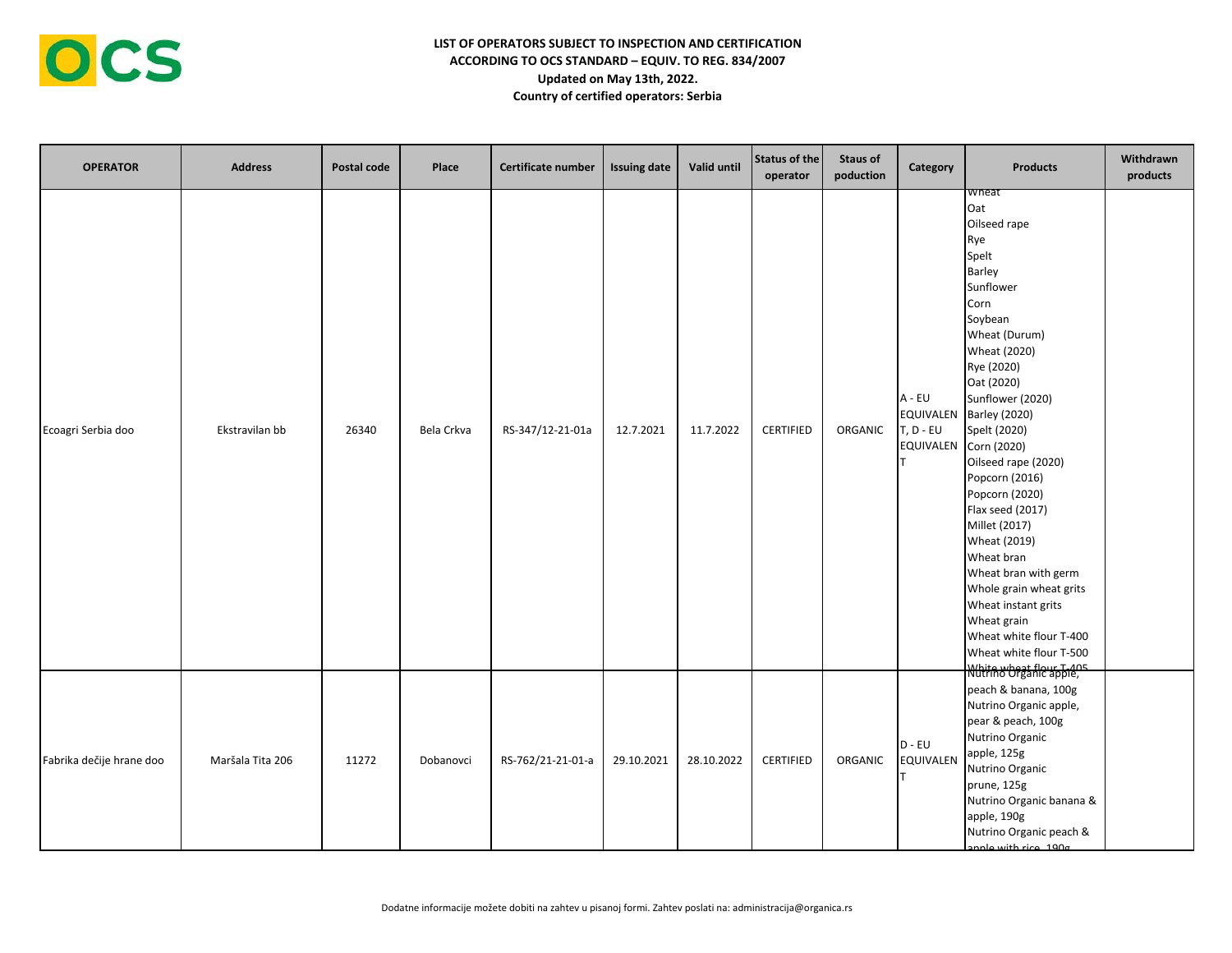

| <b>OPERATOR</b>    | <b>Address</b>        | Postal code | Place    | Certificate number | <b>Issuing date</b> | Valid until | Status of the<br>operator | <b>Staus of</b><br>poduction | Category                                        | <b>Products</b>                                                                                                                                                                                                                                                                                                                                                                                                                                                                                                                                                                                                                                                                                                                                                                  | Withdrawn<br>products |
|--------------------|-----------------------|-------------|----------|--------------------|---------------------|-------------|---------------------------|------------------------------|-------------------------------------------------|----------------------------------------------------------------------------------------------------------------------------------------------------------------------------------------------------------------------------------------------------------------------------------------------------------------------------------------------------------------------------------------------------------------------------------------------------------------------------------------------------------------------------------------------------------------------------------------------------------------------------------------------------------------------------------------------------------------------------------------------------------------------------------|-----------------------|
| FINE FOOD LINE DOO | Veljka Petronogića 15 | 37000       | Kruševac | RS-350/12-21-01    | 18.11.2021          | 17.11.2022  | <b>CERTIFIED</b>          | ORGANIC                      | A - EU<br>EQUIVALEN<br>$T, D - EU$<br>EQUIVALEN | Boletus dry/powder<br>Chanterelle<br>dry/powder<br><b>Black trumpet</b><br>dry/powder<br>Morel<br>dry/powder<br>Rice cereal 200 g, Baby                                                                                                                                                                                                                                                                                                                                                                                                                                                                                                                                                                                                                                          |                       |
| <b>FLORY DOO</b>   | Jasički Put 7         | 37000       | Kruševac | RS-540/16-22-01    | 10.5.2022           | 9.5.2023    | <b>CERTIFIED</b>          | ORGANIC                      | $D - EU$<br><b>EQUIVALEN</b>                    | King, Danalac, Honilac,<br>Bibena<br>"Rice and corn cereals with<br>banana 200 g, Baby King,<br>Danalac, Honilac, Mamako,<br>Зелёная линия (175 g)"<br>"Five cereals 200 g, Baby<br>King, Danalac, Honilac,<br>Bibena, Mamako,<br>Зелёная линия (175 g)"<br>Wheat cereal with apple<br>200 g, Baby King, Danalac,<br>Honilac, Bibena<br>"Oat cereals 200 g, Baby<br>King, Danalac, Honilac,<br>ВкусВилл для детей,<br>Зелёная линия (175 g)"<br>Rice and wheat cereals<br>with chocolate 200 g, Baby<br>King, Honilac<br>Buckwheat cereals 200g,<br>Baby King, Danalac,<br>Honilac, ВкусВилл для<br>детей, Mamako, Зелёная<br>линия (175 g)<br>Corn cereal 200 g, Baby<br>King, Danalac, Honilac<br>3 cereals 200 g, Baby King,<br>Danalac, Honilac<br>3 cereals with hanana and |                       |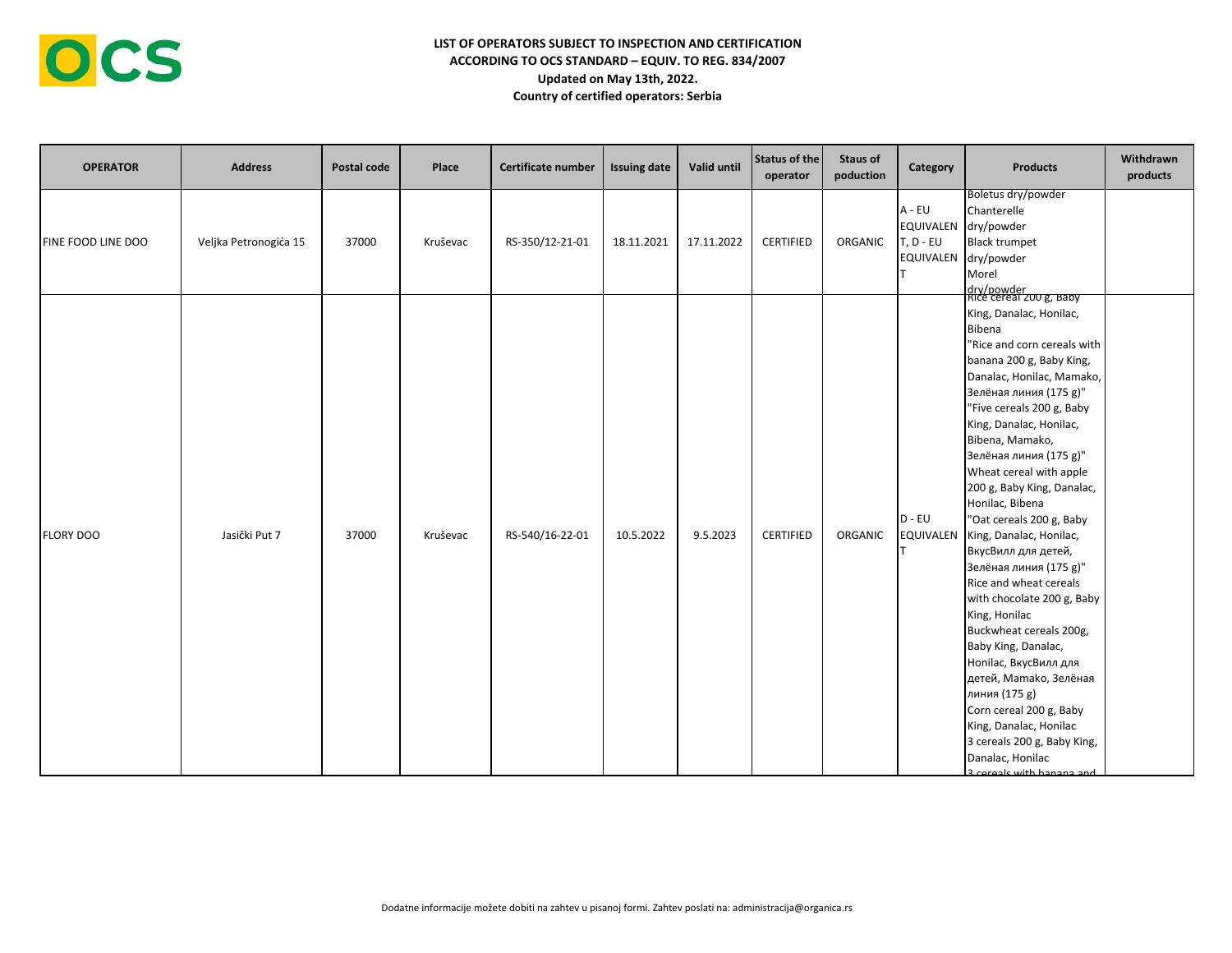

| <b>OPERATOR</b>       | <b>Address</b> | Postal code | Place      | Certificate number | <b>Issuing date</b> | Valid until | <b>Status of the</b><br>operator | <b>Staus of</b><br>poduction | Category                     | <b>Products</b>                                                                                                                                                                                                                                                                                                                                                                                                                                                                                                                                                                                                                                                                                                                                     | Withdrawn<br>products |
|-----------------------|----------------|-------------|------------|--------------------|---------------------|-------------|----------------------------------|------------------------------|------------------------------|-----------------------------------------------------------------------------------------------------------------------------------------------------------------------------------------------------------------------------------------------------------------------------------------------------------------------------------------------------------------------------------------------------------------------------------------------------------------------------------------------------------------------------------------------------------------------------------------------------------------------------------------------------------------------------------------------------------------------------------------------------|-----------------------|
| Generalova radnja DOO | Ekstravilan BB | 26340       | Bela Crkva | RS-375/13-21-01    | 29.10.2021          | 28.10.2022  | CERTIFIED                        | ORGANIC                      | $D - EU$<br><b>EQUIVALEN</b> | wheat whole grain flour<br>Dark wheat flour T-1100<br>Wheat bran<br>Wheat bran with germ<br>Whole grain wheat grits<br>Wheat instant grits<br>Wheat grain<br>Wheat white flour T-400<br>Wheat white flour T-500<br>White wheat flour T-405<br>Wheat white flour T-550<br>Wheat semi-white flour T-<br>850<br>Dark wheat flour T-1050<br>Whole grain spelt flour<br>Dark spelt flour T-1100<br>Dark spelt flour T-1050<br>Spelt white flour T-630<br>Whole grain spelt grits<br>Spelt instant grits<br>Spelt grain<br>Spelt bran with germ<br>Spelt husks<br>Whole grain rye flour<br>Dark rye flour T-1250<br>Dark rye flour T-1150<br>Rye bran with germ<br>Whole grain barley flour<br>Hulled barley<br>Whole grain corn flour<br>Fine corn flour |                       |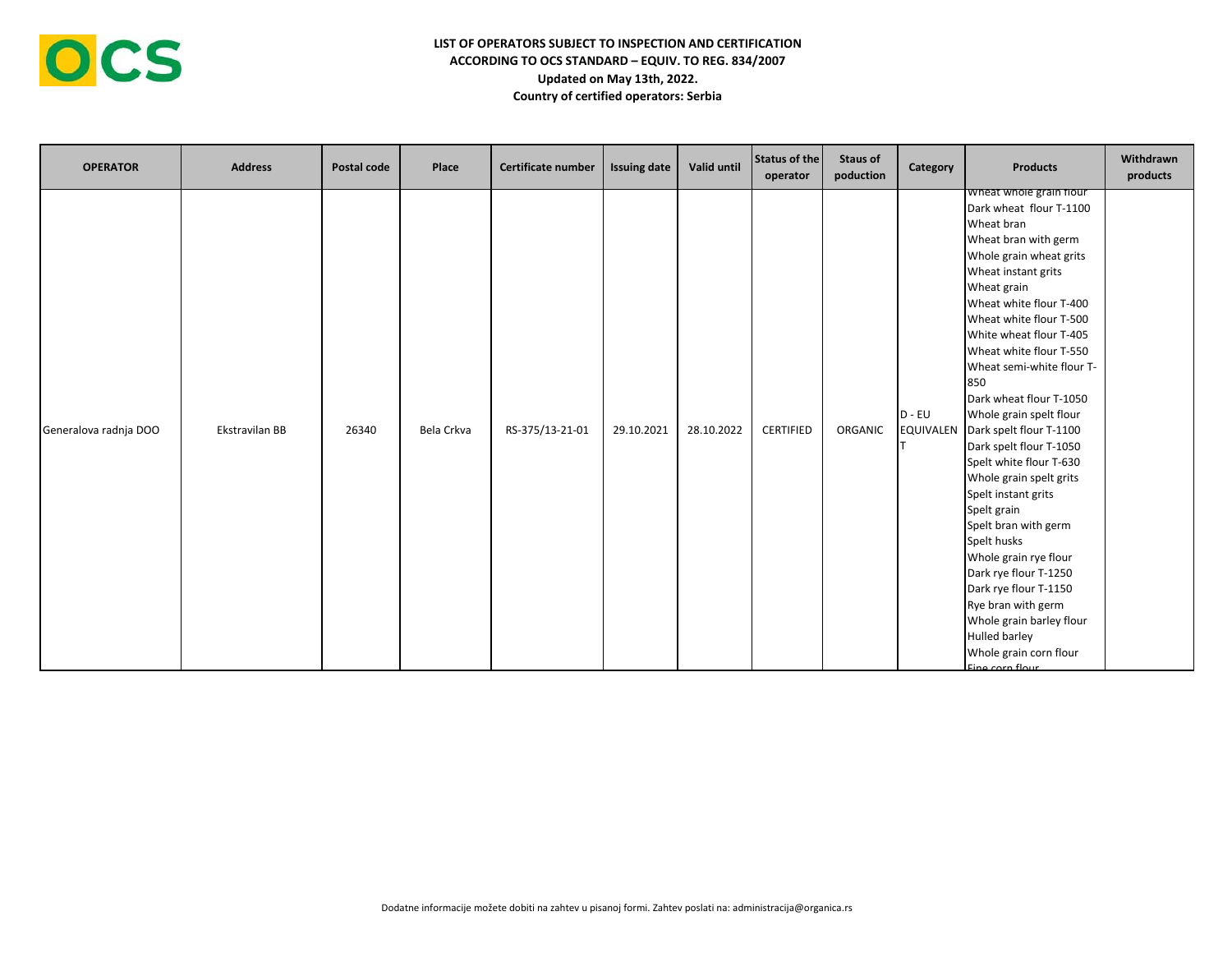| <b>OPERATOR</b>                                         | <b>Address</b>        | Postal code | Place                 | Certificate number | <b>Issuing date</b> | Valid until | Status of the<br>operator | <b>Staus of</b><br>poduction                              | Category                                                                | <b>Products</b><br>Sliage corn 2021                                                                                                                                                                                                                                                                                                                                                                                                                                                                                                                                                                                         | Withdrawn<br>products |
|---------------------------------------------------------|-----------------------|-------------|-----------------------|--------------------|---------------------|-------------|---------------------------|-----------------------------------------------------------|-------------------------------------------------------------------------|-----------------------------------------------------------------------------------------------------------------------------------------------------------------------------------------------------------------------------------------------------------------------------------------------------------------------------------------------------------------------------------------------------------------------------------------------------------------------------------------------------------------------------------------------------------------------------------------------------------------------------|-----------------------|
| Global Seed doo, Poslovni<br>sistem                     | Gospođinačka 1b       | 21238       | Čurug                 | RS-439/14-21-01b   | 9.7.2021            | 8.7.2022    | CERTIFIED                 | ORGANIC,<br><b>SECOND YEAR</b><br>OF<br><b>CONVERSION</b> | A - EU<br>EQUIVALEN<br>T, D - EU<br>EQUIVALEN<br>T, E - EU<br>EQUIVALEN | Alfalfa haylage 2021<br>Alfalfa hay 2021<br>Alfalfa green mass 2021<br>Soybean 2021<br>Winter field pea 2021<br>Winter barley 2021<br>Winter barley 2021<br><b>Wheat 2021</b><br>Italian rye hay 2021<br>Winter ray haylage 2021<br>Sunflower 2021<br>Corn 2021<br>Corn green mass 2021<br>Grass mixture hay 2021<br><b>Corn 2020</b><br>Soybean 2020<br>Winter barley 2020<br><b>Wheat 2020</b><br>Silage corn 2020<br>Sunflower oil<br>Sunflower cake<br>OK 18 ORGANSKI<br>OK 16 ORGANSKI<br>OP 15 ORGANSKI<br>OKZ 16 ORGANSKI<br>OT 18 ORGANSKI<br>OT 16 ORGANSKI<br>OKD 30 ORGANSKA<br>OJ 14 ORGANSKI<br>QL 12 ORGANSKL |                       |
| Gordana Šokšić                                          | Slobodana Penezića 50 | 23000       | Zrenjanin             | RS-219/07-21-01b   | 29.6.2021           | 28.6.2022   | <b>CERTIFIED</b>          | ORGANIC                                                   | A - EU<br>EQUIVALEN                                                     | Beetroot<br>Potato<br>Pumpkin<br>Garlic<br>Mangold<br>Zuccini<br>Plum                                                                                                                                                                                                                                                                                                                                                                                                                                                                                                                                                       |                       |
| Gordana Stanković                                       | Milutina Bojića 3     | 11000       | Beograd-Stari<br>Grad | RS-588/16-21-01a   | 3.8.2021            | 2.8.2022    | CERTIFIED                 | ORGANIC                                                   | A - EU<br>EQUIVALEN                                                     | Aronia                                                                                                                                                                                                                                                                                                                                                                                                                                                                                                                                                                                                                      |                       |
| Institut Tamiš doo,<br>Poljoprivredna Stručna<br>Služba | Novoseljanski put bb  | 26000       | Pančevo               | RS-194/09-21-01a   | 17.6.2021           | 16.6.2022   | <b>CERTIFIED</b>          | ORGANIC                                                   | A - EU<br>EQUIVALEN                                                     | Popcorn maize                                                                                                                                                                                                                                                                                                                                                                                                                                                                                                                                                                                                               |                       |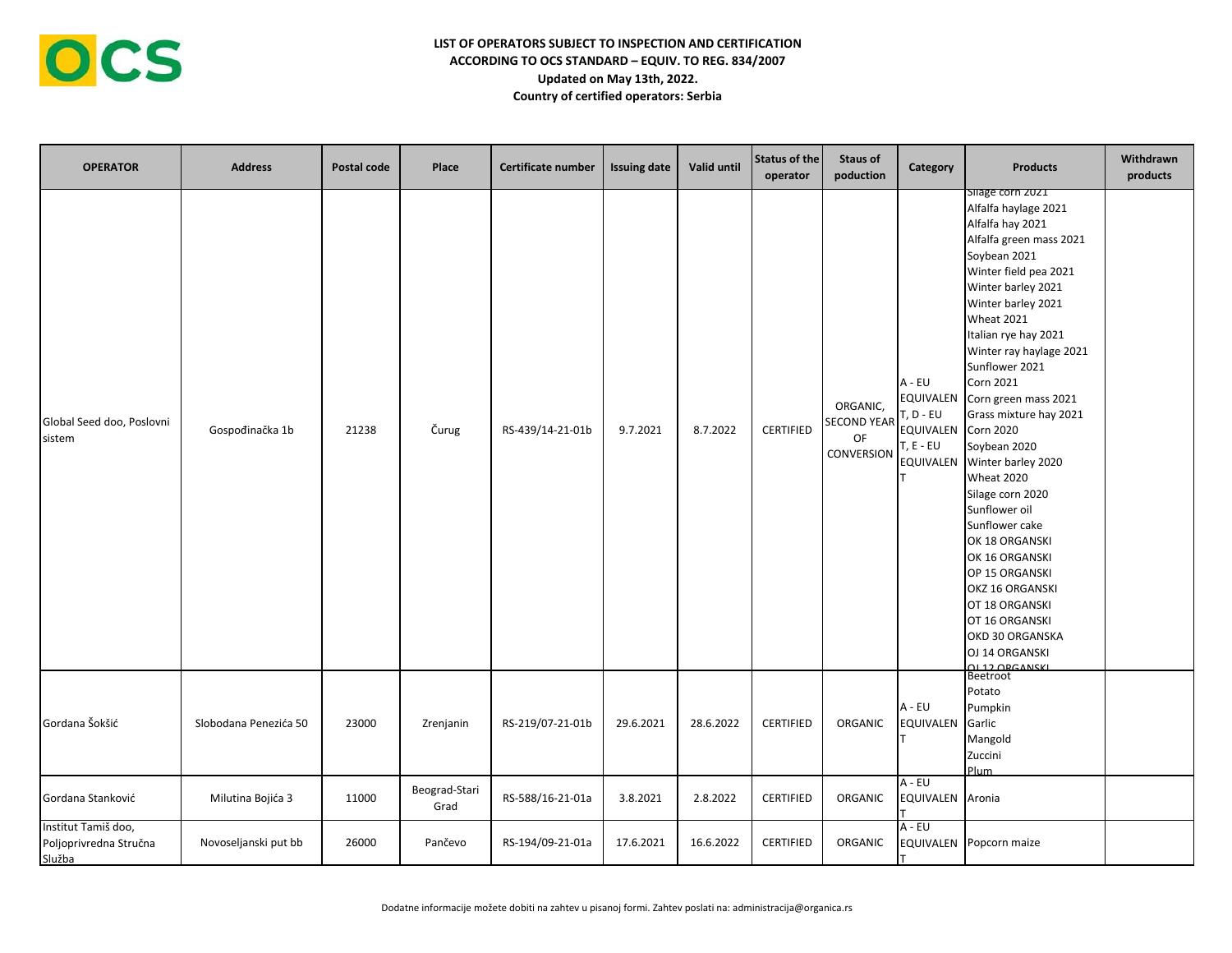| <b>OPERATOR</b>                                                           | <b>Address</b>             | Postal code | Place     | <b>Certificate number</b> | <b>Issuing date</b> | Valid until | <b>Status of the</b><br>operator      | Staus of<br>poduction | Category                     | <b>Products</b>                                                                                                                                                                                                                                               | Withdrawn<br>products |
|---------------------------------------------------------------------------|----------------------------|-------------|-----------|---------------------------|---------------------|-------------|---------------------------------------|-----------------------|------------------------------|---------------------------------------------------------------------------------------------------------------------------------------------------------------------------------------------------------------------------------------------------------------|-----------------------|
| Irena Babić                                                               | Slavka Ćuruvije 43         | 11000       | Beograd   |                           | 4.11.2021           |             | IN PROCESS<br>OF<br>CERTIFICATI<br>ON | ORGANIC               | A - EU<br><b>EQUIVALEN</b>   |                                                                                                                                                                                                                                                               |                       |
| IŠTVAN LENĐEL PR, ručna<br>lizrada bombona REEL<br><b>CHOCOLATE SENTA</b> | Vojislava Ilića 13         | 24400       | Senta     | RS-727/20-21-01           | 16.6.2021           | 15.6.2022   | <b>CERTIFIED</b>                      | ORGANIC               | $D - EU$<br><b>EQUIVALEN</b> | Organic dark chocolate<br>70% with freeze-dried<br>organic raspberry<br>Organic dark chocolate<br>70% with freeze-dried<br>organic wild blueberry and<br>blackberry<br>Organic dark chocolate<br>70% with freeze-dried<br>organic strawberry and<br>racnherry |                       |
| <b>ITN GROUP DOO</b>                                                      | Autoput za Novi Sad br. 96 | 11080       | Zemun     | RS-614/17-21-01           | 24.12.2021          | 23.12.2022  | <b>CERTIFIED</b>                      | ORGANIC               | $A - EU$<br><b>EQUIVALEN</b> | <b>DF Raspberry</b><br>DF Wild blueberry<br>DF blackberry<br>DF red currant<br>DF strawberry<br>DF black currant<br>DF fruit mix (raspberry,<br>black currant, red currant,<br>wild blueberry, blackberry<br>and strawberry)                                  |                       |
| Janja Milić                                                               | Koče Kolarova 54/7         | 23000       | Zrenjanin | RS-728/20-21-01           | 18.8.2021           | 17.8.2022   | <b>CERTIFIED</b>                      | ORGANIC               | $A - EU$<br><b>EQUIVALEN</b> | Corn, crop 2021<br>Soybean, crop 2020                                                                                                                                                                                                                         |                       |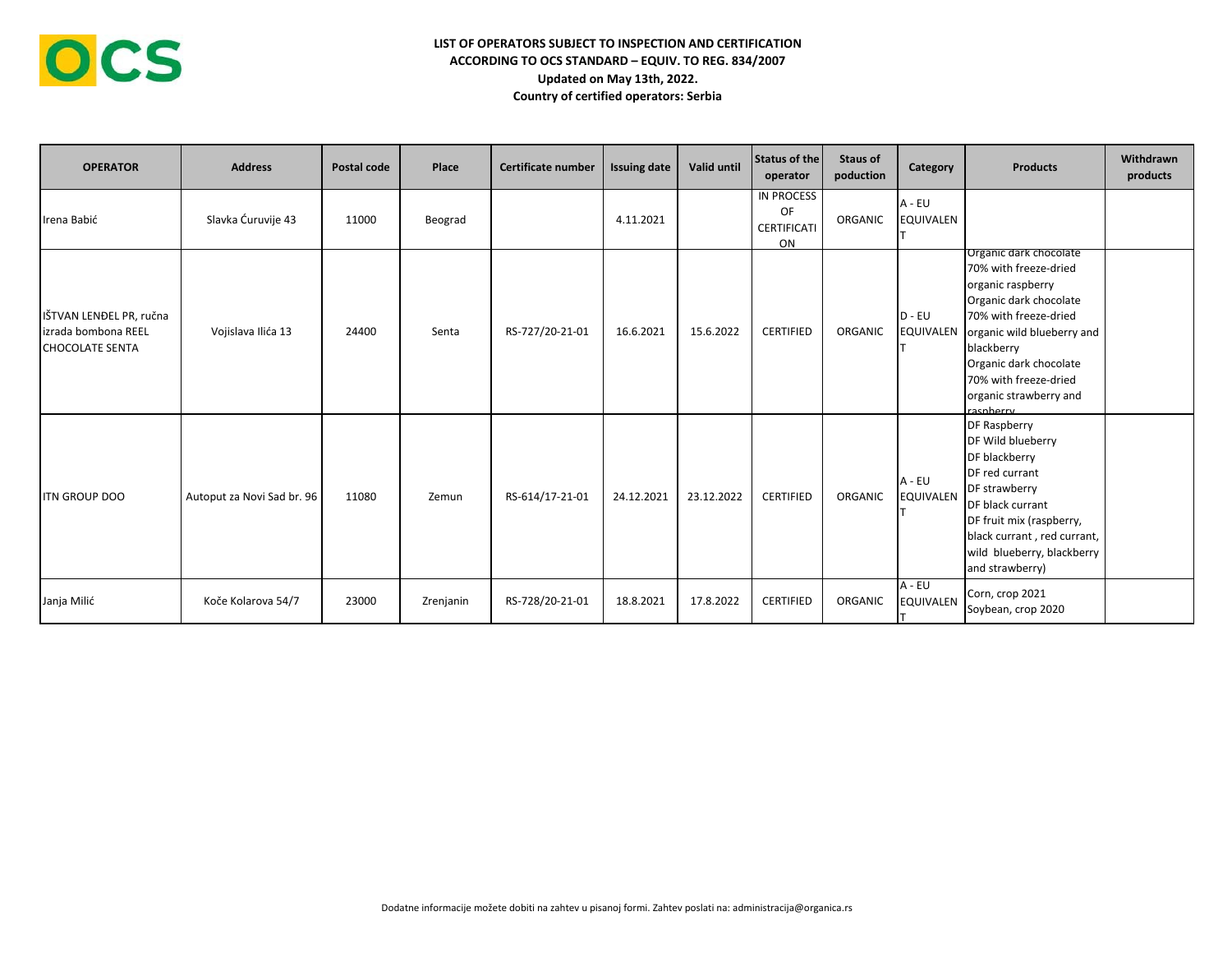| <b>OPERATOR</b>                         | <b>Address</b>             | Postal code | Place          | Certificate number | <b>Issuing date</b> | <b>Valid until</b> | Status of the<br>operator                    | <b>Staus of</b><br>poduction | Category                                                      | <b>Products</b>                                                                                                                                                                                                                                                                                                                                                                                                                                                                                | Withdrawn<br>products                                       |
|-----------------------------------------|----------------------------|-------------|----------------|--------------------|---------------------|--------------------|----------------------------------------------|------------------------------|---------------------------------------------------------------|------------------------------------------------------------------------------------------------------------------------------------------------------------------------------------------------------------------------------------------------------------------------------------------------------------------------------------------------------------------------------------------------------------------------------------------------------------------------------------------------|-------------------------------------------------------------|
| Jeligor doo Svrljig                     | Železnička 1               | 18360       | Svrljig        | RS-461/14-21-02-h  | 31.8.2021           | 30.8.2022          | <b>CERTIFIED</b>                             | ORGANIC                      | A - EU<br><b>EQUIVALEN</b><br>$T, D - EU$<br><b>EQUIVALEN</b> | Galega, dry<br>Elderflower, dry<br>Linden flower, dry<br>Wormwood, dry<br>Mugwort, dry<br>Common chicory, dry<br>Hoary willowherb, dry<br>St John's wort, dry<br>Common nettle leaf, dry<br>Common ivy, dry<br>Walnut leaf, dry<br>Orange mullein leaf, dry<br>Elecampane, dry<br>Boletus edulis - dry<br>Raspberry leaf, dry<br>Juniper, dry<br>Comfrey root, fresh<br>Blackberry leaf, dry<br>Rosehip, dry<br>Blueberry leaf, dry<br>Hepatica, dry<br>Black morel, dry<br>Wild garlic, dried | 1521 kg of dried<br>buletus LOT<br>65820211 and<br>65820214 |
| Jovan Jevremović                        | Kralja Milana 19           | 11000       | Beograd-Vračar | RS-619/19-21-01a   | 14.6.2021           | 13.6.2022          | CERTIFIED                                    | ORGANIC                      | $A - EU$<br>EQUIVALEN Sour cherry                             |                                                                                                                                                                                                                                                                                                                                                                                                                                                                                                |                                                             |
| JS&O DOO NOVO<br>MILOŠEVO               | Južna industrijska zona 14 | 23273       | Novo MILOŠEVO  | RS-721/20-21-01    | 18.8.2021           | 17.8.2022          | <b>CERTIFIED</b>                             | <b>ORGANIC</b>               | $D - EU$<br><b>EQUIVALEN</b>                                  | Cold pressed pumpkin oil<br>Pumkin butter<br>Cold pressed sunflower oil                                                                                                                                                                                                                                                                                                                                                                                                                        |                                                             |
| Jugprom doo                             | Dr Drage Ljočić 4          | 11000       | Beograd        |                    |                     |                    |                                              |                              |                                                               |                                                                                                                                                                                                                                                                                                                                                                                                                                                                                                |                                                             |
| Karolj Fekete                           | Srpska 73                  | 23330       | Novi Kneževac  | RS-496/15-21-01    | 29.9.2021           | 28.9.2022          | <b>CERTIFIED</b>                             | ORGANIC                      | $A - EU$<br>EQUIVALEN Rosehip                                 |                                                                                                                                                                                                                                                                                                                                                                                                                                                                                                |                                                             |
| Katarina Milosavljević                  | Đevđelijska 25             | 11000       | Beograd        | RS-626/17-21-01    | 13.9.2021           | 12.9.2022          | <b>CERTIFIED</b>                             | ORGANIC                      | $A - EU$<br><b>EQUIVALEN</b>                                  | Lavender (fresh herb)<br>Immortelle (fresh herb)<br>Yarrow (fresh herb)<br>Marigold (fresh flower)<br>Sage (fresh herb)<br>Hyssop (fresh herb)                                                                                                                                                                                                                                                                                                                                                 |                                                             |
| Katarina Milosavljević PR,<br>Royal Bam | Jablanica bb               | 19370       | Boljevac       |                    |                     |                    | <b>IN PROCESS</b><br>OF<br>CERTIFICATI<br>ON |                              |                                                               |                                                                                                                                                                                                                                                                                                                                                                                                                                                                                                |                                                             |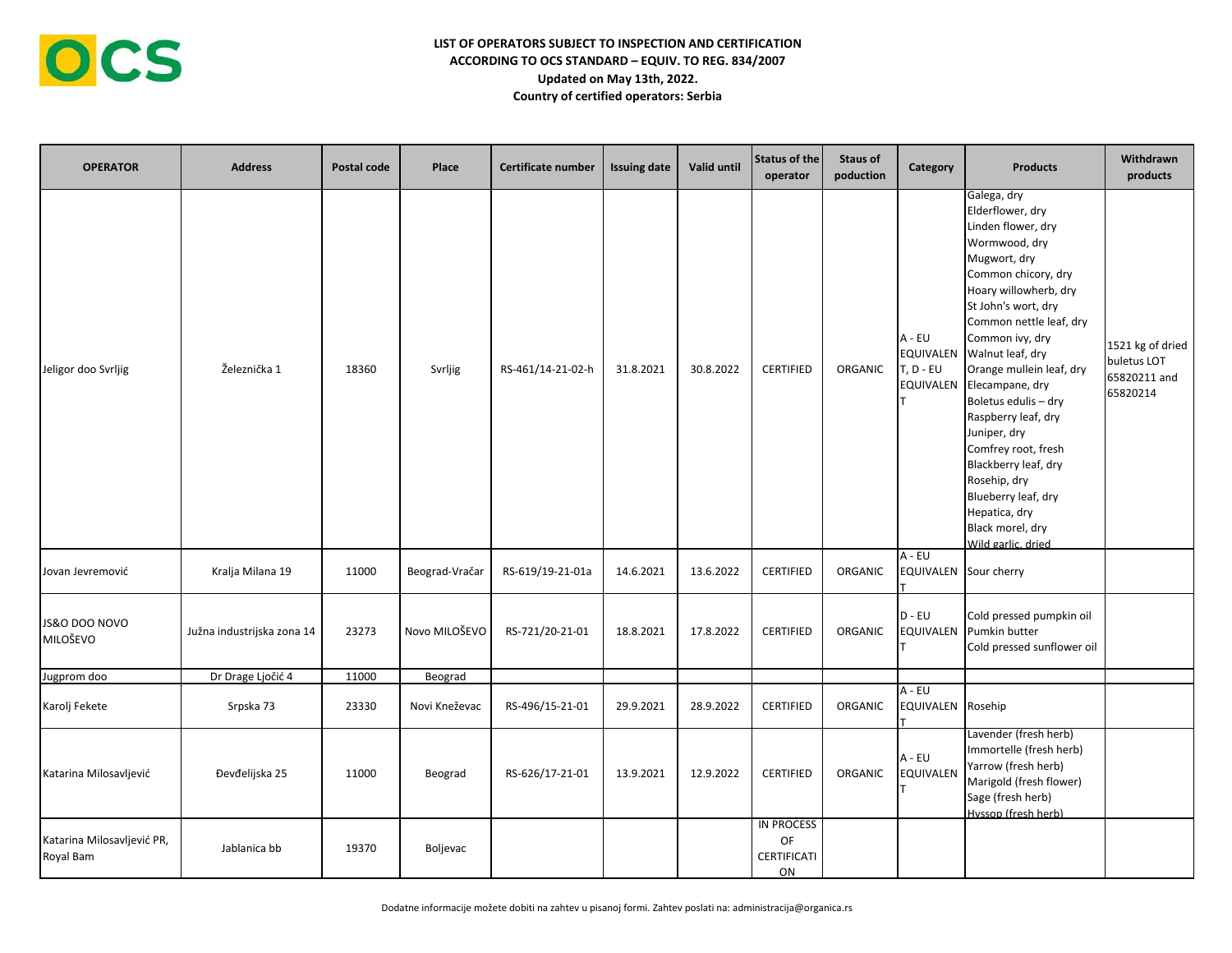

| <b>OPERATOR</b>           | <b>Address</b>         | Postal code | Place                 | Certificate number | <b>Issuing date</b> | Valid until | Status of the<br>operator                    | <b>Staus of</b><br>poduction | Category                                               | <b>Products</b>                                                                                                                                                                                                                                                                                                                                                                                                                                                          | Withdrawn<br>products |
|---------------------------|------------------------|-------------|-----------------------|--------------------|---------------------|-------------|----------------------------------------------|------------------------------|--------------------------------------------------------|--------------------------------------------------------------------------------------------------------------------------------------------------------------------------------------------------------------------------------------------------------------------------------------------------------------------------------------------------------------------------------------------------------------------------------------------------------------------------|-----------------------|
| La Natura Lifestyle Adria | Maksima Gorkog 9       | 25220       | Crvenka               | RS-779/21-21-01    | 30.9.2021           | 29.9.2022   | <b>CERTIFIED</b>                             | ORGANIC                      | $D - EU$<br><b>EQUIVALEN</b>                           | Organic roasted ground<br>coffee and a mixture of<br>organic roasted ground<br>coffee in a capsule<br>Organic roasted ground<br>coffee and mixture of<br>organic roasted ground<br>cofee beans<br>Organically ground dry tea<br>leaves and a mixture of<br>ground organic tea in<br>capsules<br>Organic dry tea leaves and<br>a mixture of organic tea<br>Organic mixtures of dried<br>leaves, fruits and other<br>parts of plants with fruit<br>concentrates in capsule |                       |
| LAMAGO DOO                | Kućni plac bb          | 18310       | 18310 Bela<br>Palanka |                    |                     |             | <b>IN PROCESS</b><br>OF<br>CERTIFICATI<br>ON |                              |                                                        |                                                                                                                                                                                                                                                                                                                                                                                                                                                                          |                       |
| LANZAR 2000 doo           | Vojvode Stepe 6-8      | 22320       | Inđija                | RS-596/17-20-01a   | 6.10.2021           | 5.10.2022   | <b>CERTIFIED</b>                             | ORGANIC                      | $A - EU$<br><b>EQUIVALEN</b>                           | Rice fluor 25 kg<br>Cucumber                                                                                                                                                                                                                                                                                                                                                                                                                                             |                       |
| LIVE NATURAL DOO          | Bulevar 12.februar 101 | 18104       | Niš                   | RS-655/18-21-01a   | 31.8.2021           | 30.8.2022   | <b>CERTIFIED</b>                             | ORGANIC                      | A - EU<br>EQUIVALEN<br>$T, D - EU$<br><b>EQUIVALEN</b> | Immortelle balkan type -<br>essential oil<br>Immortelle corsica type -<br>essential oil<br>Immortelle - hydrolate<br>Lavender - essential oil<br>Lavender - hydrolate<br>Lemon balm - essential oil<br>Lemon balm - hydrolate<br>Hyssop - essential oil<br>Rose - essential oil<br>Rose water                                                                                                                                                                            |                       |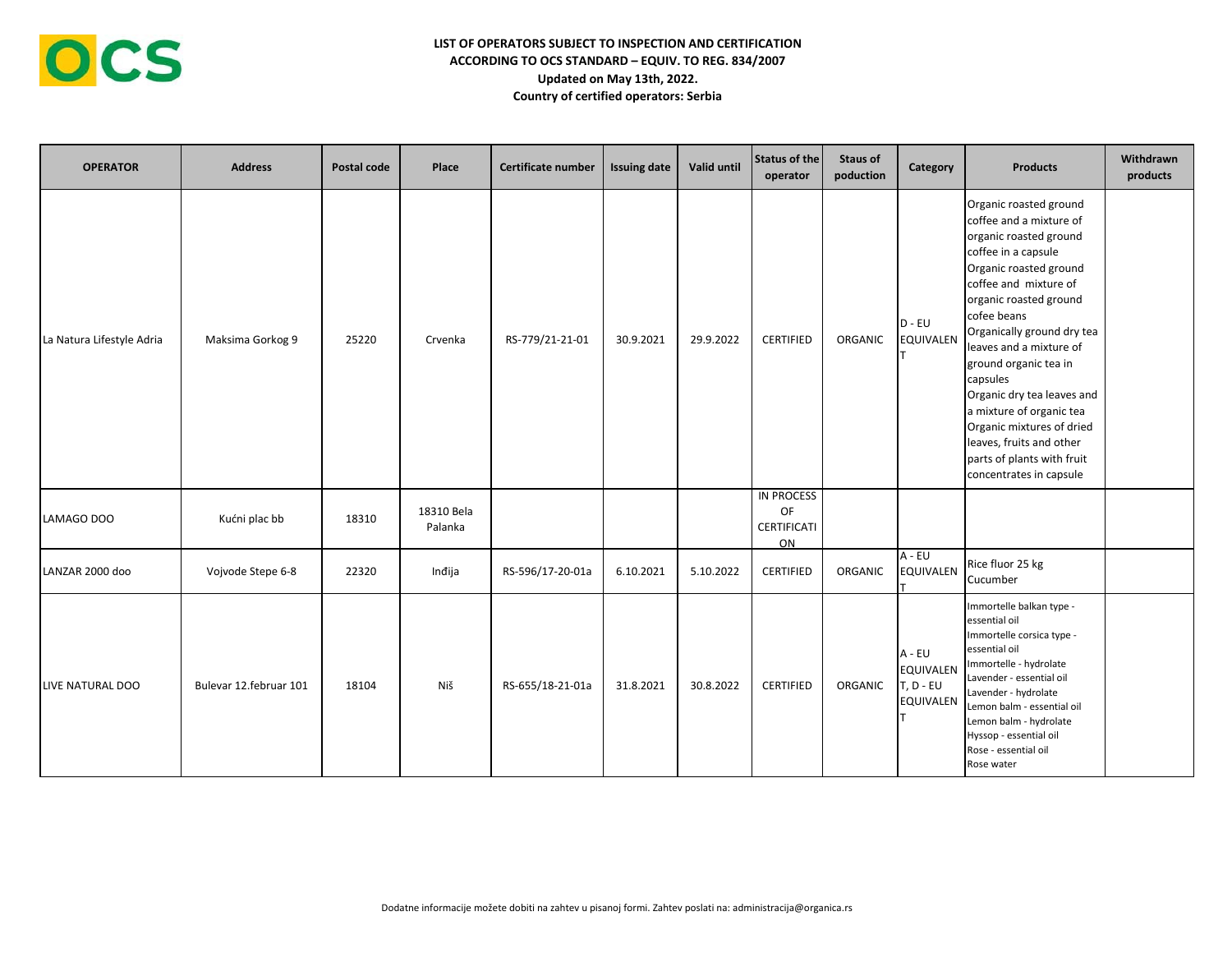

| <b>OPERATOR</b> | <b>Address</b>    | Postal code | Place    | Certificate number | <b>Issuing date</b> | Valid until | Status of the<br>operator | <b>Staus of</b><br>poduction | Category                                                      | <b>Products</b>                                                                                                                                                                                                                                                                                                                                                                 | Withdrawn<br>products                                                   |
|-----------------|-------------------|-------------|----------|--------------------|---------------------|-------------|---------------------------|------------------------------|---------------------------------------------------------------|---------------------------------------------------------------------------------------------------------------------------------------------------------------------------------------------------------------------------------------------------------------------------------------------------------------------------------------------------------------------------------|-------------------------------------------------------------------------|
| LUČAR DOO       | Milenka Grčića 8  | 21000       | Novi Sad | RS-532/15-22-01    | 5.3.2022            | 4.3.2023    | <b>CERTIFIED</b>          | ORGANIC                      | A - EU<br><b>EQUIVALEN</b><br>$T, D - EU$<br><b>EQUIVALEN</b> | Sunflower kernel bakery,<br>100 g and 250 g<br>Flax seed brown and<br>ground flaxseed, 100 g and<br>250 g<br>Chia seed black, 100 g and<br>250 g<br>Couscous integral, 250 g<br>Buckwheat hulled, 250 g<br>Millet hulled, 250 g<br>Quinoa white, 250 g<br>Rice basmati brown, 250 g<br>Red rice, 250 g<br>Coconut cold pressed oil<br>and coconut oil virgin 150<br>g and 250 g | Flax seed on<br>waiting until<br>finished<br>superanalysis<br>(3000 kg) |
| LUKOWA FOOD DOO | Bože Jankovića 39 | 11000       | Beograd  | RS-750/20-21-02    | 20.12.2021          | 19.12.2022  | <b>CERTIFIED</b>          | ORGANIC                      | A - EU<br><b>EQUIVALEN</b>                                    | Deep frozen wild blueberry<br>Deep frozen raspberry<br>Deep frozen blackberry<br>Deep frozen red currant<br>Deep frozen black currant<br>Deep frozen strawberry<br>Deep frozen sour cherry<br>IQF fruit mix (raspberry,<br>blackberry, wild blueberry,<br>strawberry, red currant<br>and raspberry, blackberry,<br>wild blueberry, strawberry,<br>red currant, black currant)   |                                                                         |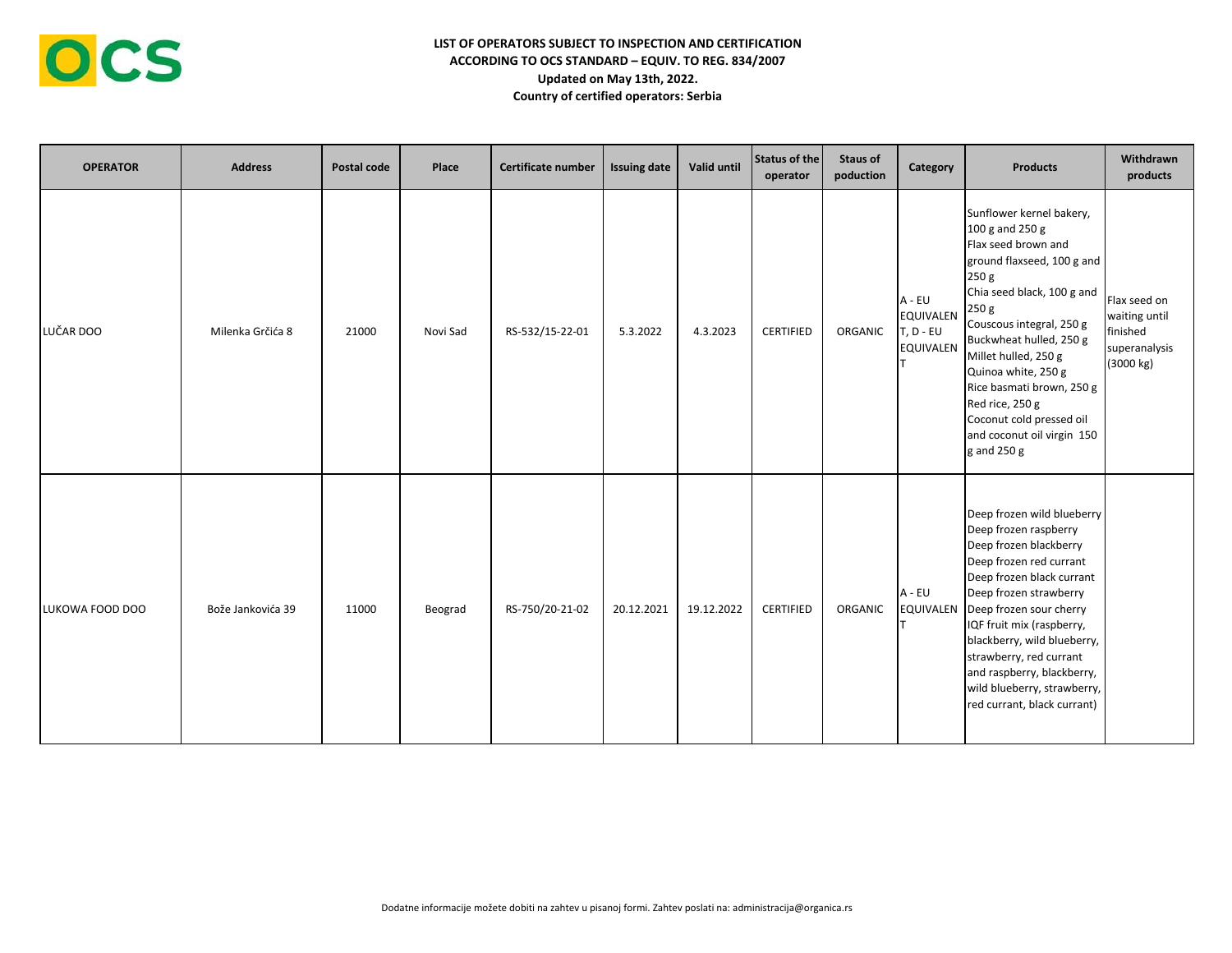| <b>OPERATOR</b>                       | <b>Address</b>       | Postal code | Place                       | Certificate number | <b>Issuing date</b> | <b>Valid until</b> | Status of the<br>operator                    | <b>Staus of</b><br>poduction                                                                                       | Category                          | <b>Products</b>                                                                                                                                                                                                                             | Withdrawn<br>products |
|---------------------------------------|----------------------|-------------|-----------------------------|--------------------|---------------------|--------------------|----------------------------------------------|--------------------------------------------------------------------------------------------------------------------|-----------------------------------|---------------------------------------------------------------------------------------------------------------------------------------------------------------------------------------------------------------------------------------------|-----------------------|
| Mamužić Josip                         | Mamužićev put 68     | 24215       | Ljutovo                     | RS-13/03-21-01a    | 21.6.2021           | 20.6.2022          | <b>CERTIFIED</b>                             | ORGANIC                                                                                                            | $A - EU$<br><b>EQUIVALEN</b>      | Flax<br>Soybean<br>Pepper<br>Potato<br>Tomato<br>Pumpkin - seed<br>Carrot<br>Onion<br>Garlic<br>Barley<br>Alfalfa<br>Walnut<br>Barley 2020<br>Wheat 2020<br>Spelt 2020<br><b>Rye 2020</b><br>Millet 2020<br>Pumpkin - seed 2020<br>Oat 2020 |                       |
| MEGA-FRUKT društvo za<br>trgovinu doo | Birčaninova 17/6     | 11000       | Beograd                     | RS-542/16-21-01    | 17.11.2021          | 16.11.2022         | <b>CERTIFIED</b>                             | ORGANIC                                                                                                            | $A - EU$<br>EQUIVALEN             | Deep frozen raspberry<br>Deep frozen strawberry<br>Deep frozen blackberry<br>Deep frozen sour cherry<br>Deep frozen fruit mix<br>(strawberry, blackberry<br>and wild blueberry)                                                             |                       |
| Mijodrag Nedeljković                  | Lebanski put 15      | 16000       | Donje Šinkovce,<br>Leskovac | RS-615/17-21-01    | 8.7.2021            | 7.7.2022           | CERTIFIED                                    | ORGANIC                                                                                                            | $A - EU$<br>EQUIVALEN Sour cherry |                                                                                                                                                                                                                                             |                       |
| Milisav Krupniković                   | Krajiških brigada 6  | 11030       | Beograd-<br>Čukarica        |                    |                     |                    | <b>IN PROCESS</b><br>OF<br>CERTIFICATI<br>ON | ORGANIC                                                                                                            | $A - EU$<br><b>EQUIVALEN</b>      |                                                                                                                                                                                                                                             |                       |
| Milka Ilić                            | Mičurinova 32/12     | 21000       | Novi Sad                    | RS-665/18-21-01a   | 19.8.2021           | 18.8.2022          | CERTIFIED                                    | ORGANIC                                                                                                            | A - EU<br>EQUIVALEN Apple         |                                                                                                                                                                                                                                             |                       |
| Milomir Ćosić                         | Omladinska 52        | 31000       | Užice                       | RS-670/18-21-01    | 18.6.2021           | 17.6.2022          | CERTIFIED                                    | ORGANIC                                                                                                            | $A - EU$<br>EQUIVALEN Blueberry   |                                                                                                                                                                                                                                             |                       |
| Mirko Kovač                           | Radoja Domanovića 12 | 21000       | Novi Sad                    |                    | 28.10.2021          |                    | <b>IN PROCESS</b><br>OF<br>CERTIFICATI<br>ON | ORGANIC,<br>SECOND YEAR $\left  \begin{smallmatrix} 1 & 0 \\ 0 & -1 \end{smallmatrix} \right $<br>OF<br>CONVERSION | <b>EQUIVALEN</b>                  |                                                                                                                                                                                                                                             |                       |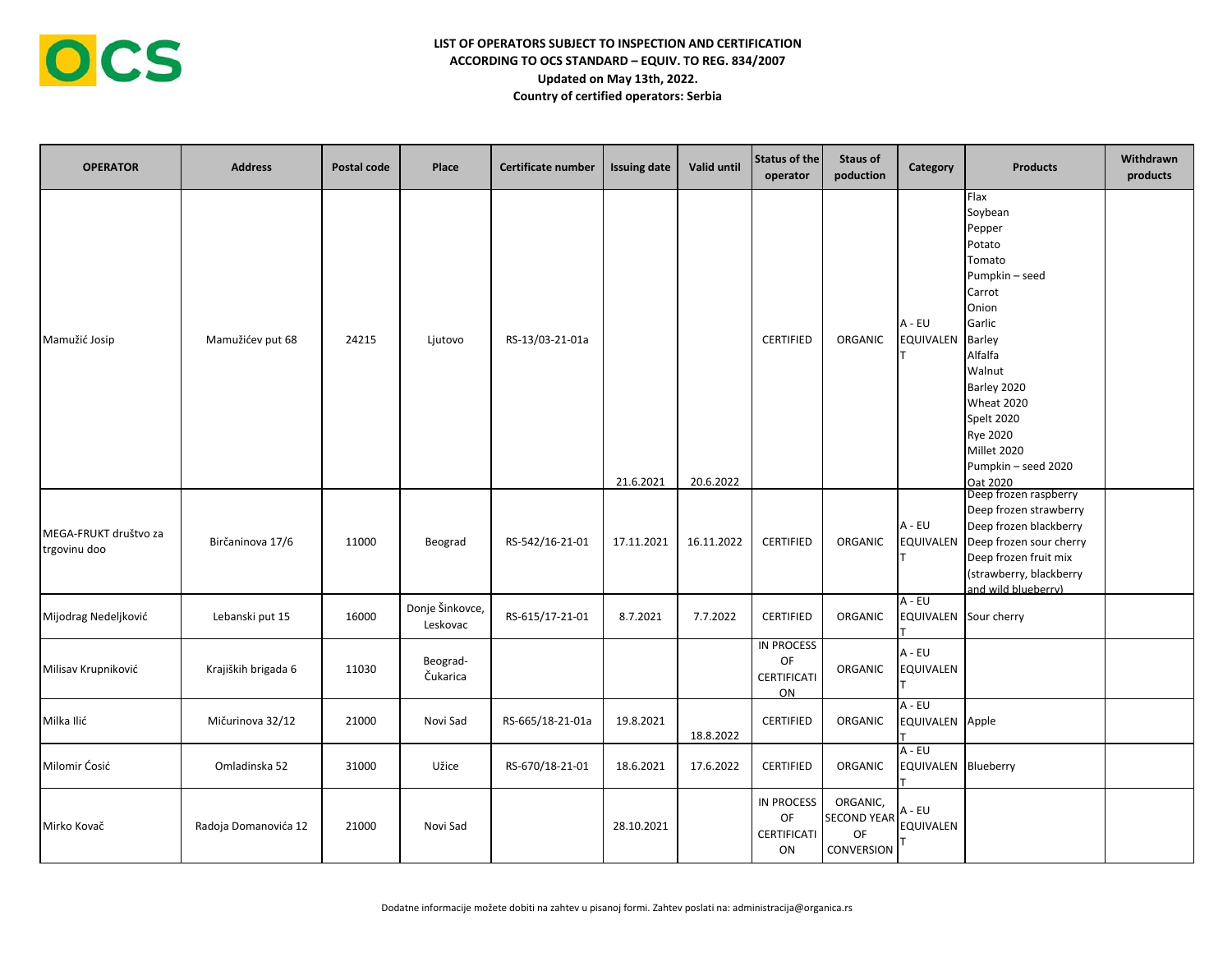| <b>OPERATOR</b>    | <b>Address</b>        | Postal code | Place         | <b>Certificate number</b> | <b>Issuing date</b> | Valid until | Status of the<br>operator                           | Staus of<br>poduction                   | Category                                     | <b>Products</b>                                                                                                                                                                                                                                                | Withdrawn<br>products |
|--------------------|-----------------------|-------------|---------------|---------------------------|---------------------|-------------|-----------------------------------------------------|-----------------------------------------|----------------------------------------------|----------------------------------------------------------------------------------------------------------------------------------------------------------------------------------------------------------------------------------------------------------------|-----------------------|
| Multi Fud doo      | Božidara Kovačeva 2 a | 21000       | Novi Sad      | RS-758/21-21-01           | 10.6.2021           | 9.6.2022    | <b>CERTIFIED</b>                                    | ORGANIC                                 | $D - EU$                                     | Whole grain oat flour<br>EQUIVALEN Corn instant polenta<br>Whole grain spelt flour                                                                                                                                                                             |                       |
| Naše Dobro doo     | Sonje Marinković bb   | 26340       | Bela Crkva    |                           | 31.12.2021          |             | <b>IN PROCESS</b><br>OF<br><b>CERTIFICATI</b><br>ON | <b>FIRST YEAR</b><br>OF<br>CONVERSION T | A - EU<br><b>EQUIVALEN</b>                   |                                                                                                                                                                                                                                                                |                       |
| NATURALIS 0916 DOO | Milana Petrovića 46   | 11317       | Lozovik       | RS-704/19-22-01           | 31.1.2022           | 30.1.2023   | <b>CERTIFIED</b>                                    | ORGANIC                                 | $D - EU$                                     | EQUIVALEN Chokeberry and apple juice                                                                                                                                                                                                                           |                       |
| Nectar doo         | Novosadsku put 9      | 21400       | Bačka Palanka | RS-45/04-21-01b           | 19.10.2021          | 18.10.2022  | <b>CERTIFIED</b>                                    | ORGANIC                                 | $A - EU$<br>EQUIVALEN (2021.)<br>$T, D - EU$ | Apples<br>Wild blueberry, frozen<br>Apple juice concentrate<br>(2021.)<br>Apple aroma/flavour<br>Apple puree (2021.)<br>EQUIVALEN Apple vinegar<br>Apple juice concentrate<br>(2020.)<br>Apple aroma/flavour<br>(2020.)                                        |                       |
| NELT CO DOO        | Maršala Tita 226b     | 11272       | Dobanovci     | RS-786/21-21-01           | 1.11.2021           | 31.10.2022  | <b>CERTIFIED</b>                                    | ORGANIC                                 | $D - EU$<br><b>EQUIVALEN</b>                 | Blum fromanic apple,<br>peach & banana, 100g<br>Nutrino Organic apple,<br>pear & peach, 100g<br>Nutrino Organic<br>apple, 125g<br>Nutrino Organic<br>prune, 125g<br>Nutrino Organic banana &<br>apple, 190g<br>Nutrino Organic peach &<br>annle with rice 190g |                       |
| Nina Novaković     | Gospodar Jovanova 16a | 11000       | Beograd       | RS-768/21-21-01           | 15.9.2021           | 14.9.2022   | <b>CERTIFIED</b>                                    | ORGANIC                                 | A - EU<br>EQUIVALEN Chokeberry               |                                                                                                                                                                                                                                                                |                       |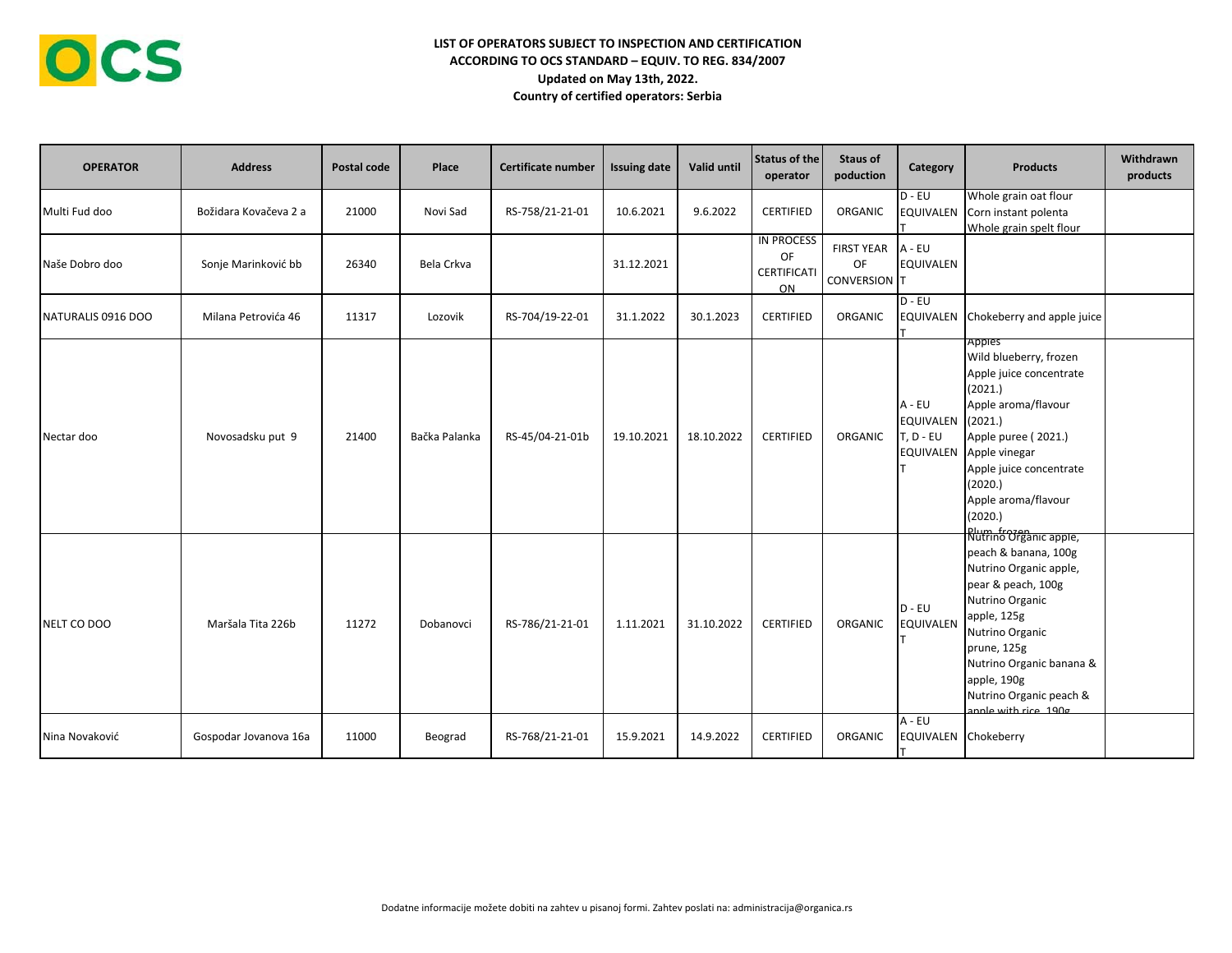

| <b>OPERATOR</b> | <b>Address</b> | Postal code | Place      | <b>Certificate number</b> | <b>Issuing date</b> | Valid until | Status of the<br>operator | <b>Staus of</b><br>poduction | Category                                                      | <b>Products</b>                                                                                                                                                                                                                                                                                                                                                                                                                                                                                                                                                                                                                                                                                  | Withdrawn<br>products |
|-----------------|----------------|-------------|------------|---------------------------|---------------------|-------------|---------------------------|------------------------------|---------------------------------------------------------------|--------------------------------------------------------------------------------------------------------------------------------------------------------------------------------------------------------------------------------------------------------------------------------------------------------------------------------------------------------------------------------------------------------------------------------------------------------------------------------------------------------------------------------------------------------------------------------------------------------------------------------------------------------------------------------------------------|-----------------------|
| NISHA DOO       | Gradska bb     | 16215       | Crna Trava | RS-557/16-21-01-a         | 28.7.2021           | 27.8.2022   | <b>CERTIFIED</b>          | ORGANIC                      | A - EU<br><b>EQUIVALEN</b><br>$T, D - EU$<br><b>EQUIVALEN</b> | King Bolete fresh/<br>/frozen/dry/in<br>brine/spread<br>Chanterelle fresh<br>/frozen/dry<br><b>Black trumpet</b><br>fresh/frozen/dry<br>Chaga dried/extract<br>Wild blueberry, fresh/<br>frozen/ NFC juice/osmotic<br>dried/ fruit spread<br>Wild blackberry fresh/<br>frozen/NFC juice/ osmotic<br>dried /fruit spread<br>Wild raspberry fresh/<br>/frozen/ osmotic<br>dried/fruit spread<br>Wild strawberry fresh/<br>/frozen/ osmotic<br>dried/fruit spread<br>Wild lingonberry fresh<br>/frozen/NFC juice/ osmotic<br>dried/fruit spread<br>Elderflower fresh<br>/frozen/dry/syrup<br>Elder berry<br>fresh/frozen/NFC<br>juice/fruit spread<br>Dog rose<br>fresth/frozen/dry/fruit<br>corpad |                       |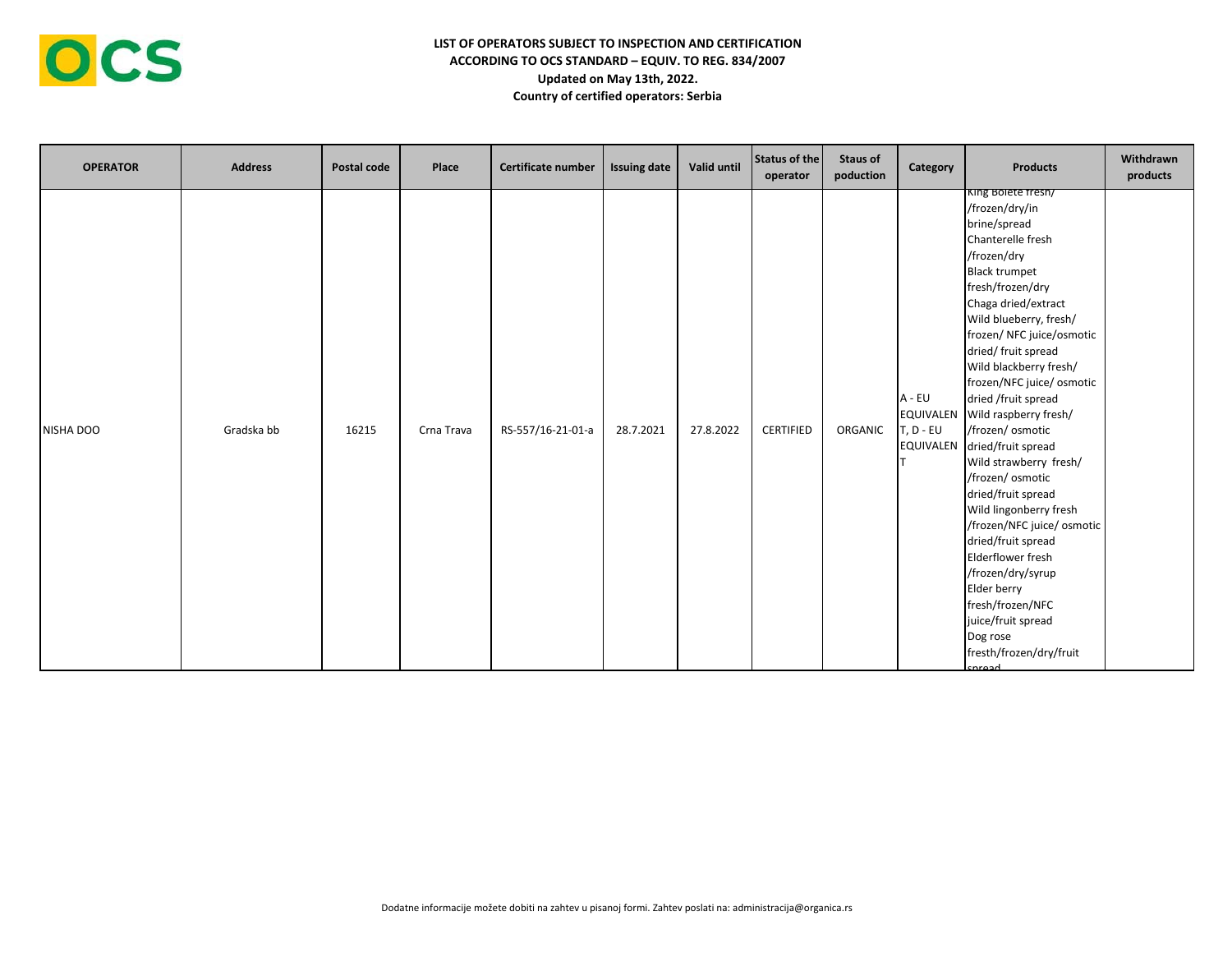

| <b>OPERATOR</b>   | <b>Address</b>      | Postal code | Place        | Certificate number | <b>Issuing date</b> | Valid until | Status of the<br>operator | <b>Staus of</b><br>poduction | Category                                                      | <b>Products</b>                                                                                                                                                                                                                                                                                                                                                                                                                                                                                                                                                                                                                                                                                                             | Withdrawn<br>products |
|-------------------|---------------------|-------------|--------------|--------------------|---------------------|-------------|---------------------------|------------------------------|---------------------------------------------------------------|-----------------------------------------------------------------------------------------------------------------------------------------------------------------------------------------------------------------------------------------------------------------------------------------------------------------------------------------------------------------------------------------------------------------------------------------------------------------------------------------------------------------------------------------------------------------------------------------------------------------------------------------------------------------------------------------------------------------------------|-----------------------|
| Olda Group d.o.o. | Edvarda Kardelja bb | 26351       | Alibunar     | RS-648/18-21-01    | 6.9.2021            | 5.9.2022    | <b>CERTIFIED</b>          | ORGANIC                      | A - EU<br><b>EQUIVALEN</b><br>$T, D - EU$<br><b>EQUIVALEN</b> | Barley (crop 2021)<br>Corn (crop 2021)<br>Soybean (crop 2021)<br>Italian rye hay (crop 2021)<br>Spelt (crop 2021)<br>Fodder peas (crop 2021)<br>Alfalfa hay (crop 2021)<br>Sunflower (crop 2021)<br>Oats (crop 2021)<br>Hot pepper (crop 2021)<br>Pepper (crop 2021)<br>Cabbage (crop 2021)<br>Eggplant (crop 2021)<br>Onion (crop 2021)<br>Cauliflower (crop 2021)<br>Potato (crop 2021)<br>Tomato (crop 2021)<br>Carrot (crop 2021)<br>Leek (crop 2021)<br>Spelt (crop 2019)<br>Wheat (crop 2019)<br>Kamut (crop 2019)<br>Sunflower (crop 2019)<br>Tomato frozen (crop 2019)<br>Pepper frozen (crop 2019)<br>Eggplant frozen (crop<br>2019)<br>Spelt flour<br>Wheat flour<br>Pasta of spelt<br>Cold proccod cunflower oil |                       |
| P.S.V SILOSI DOO  | Cara Lazara bb      | 26315       | Vladimirovci | RS-738/20-21-01    | 7.9.2021            | 6.9.2022    | <b>CERTIFIED</b>          | ORGANIC                      | $A - EU$<br><b>EQUIVALEN</b>                                  | Barley (crop 2021)<br>Corn (crop 2021)<br>Soybean (crop 2021)<br>Italian rye hay (crop 2021)<br>Spelt (crop 2021)<br>Field peas (crop 2021)                                                                                                                                                                                                                                                                                                                                                                                                                                                                                                                                                                                 |                       |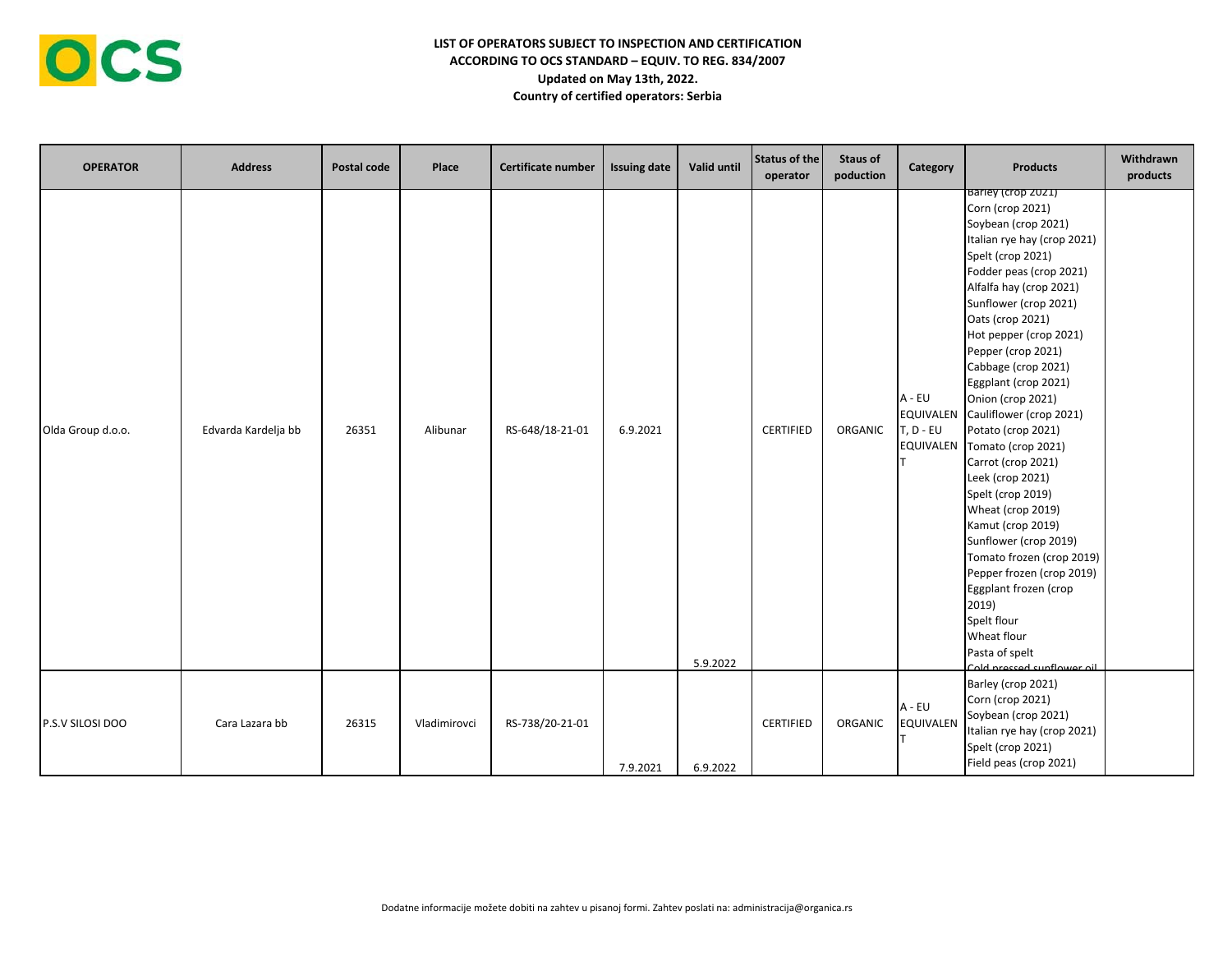| <b>OPERATOR</b>                          | <b>Address</b>           | Postal code | Place                   | Certificate number | <b>Issuing date</b> | Valid until | Status of the<br>operator                           | <b>Staus of</b><br>poduction            | Category                                      | <b>Products</b>                                                                                                                                                                                                                                                                                                                                                                     | Withdrawn<br>products |
|------------------------------------------|--------------------------|-------------|-------------------------|--------------------|---------------------|-------------|-----------------------------------------------------|-----------------------------------------|-----------------------------------------------|-------------------------------------------------------------------------------------------------------------------------------------------------------------------------------------------------------------------------------------------------------------------------------------------------------------------------------------------------------------------------------------|-----------------------|
| PP JEDINSTVO DOO                         | Maršala Tita 90          | 26351       | Seleuš                  | RS-739/20-21-01    | 7.9.2021            | 6.9.2022    | <b>CERTIFIED</b>                                    | ORGANIC                                 | $A - EU$<br>EQUIVALEN                         | Barley (crop 2021)<br>Field peas (crop 2021)<br>Corn (crop 2021)<br>Oats (crop 2021)<br>Italian rye hay (crop 2021)<br>Soybean (crop 2021)<br>Sunflower (crop 2021)<br>Spelt (crop 2021)<br>Hot peppers (crop 2021)<br>Peppers (crop 2021)<br>Cabbage (crop 2021)<br>Eggplant (crop 2021)<br>Onion (crop 2021)<br>Cauliflower (crop 2021)<br>Leek (crop 2021)<br>Potato (crop 2021) |                       |
| PREDUZEĆE PETROVIĆ<br><b>DOO SVRLJIG</b> | Omladinska 49            | 18360       | Svrljig                 |                    |                     |             | <b>IN PROCESS</b><br>OF<br><b>CERTIFICATI</b><br>ON |                                         |                                               |                                                                                                                                                                                                                                                                                                                                                                                     |                       |
| Primula veris,<br>zemljoradnička zadruga | Jabukovac bb             | 19304       | Jabukovac               |                    | 27.7.2021           |             | IN PROCESS<br>OF<br>CERTIFICATI<br>ON               | ORGANIC                                 | A - EU<br>EQUIVALEN                           |                                                                                                                                                                                                                                                                                                                                                                                     |                       |
| Radanska ruža doo                        | Nikole Tesle 18          | 16230       | Lebane                  | RS-600/17-21-01a   | 22.9.2021           | 21.9.2022   | <b>CERTIFIED</b>                                    | <b>ORGANIC</b>                          | A - EU<br>EQUIVALEN<br>T, D - EU<br>EQUIVALEN | Ayvar mild<br>Ayvar hot<br>Pinđur hot<br>Malidano hot<br>Mackalo hot<br>Red papper flakes<br>Raspberry spread<br>Rosehip jam<br>Plum spread<br>Boletus edulis - dried<br>Tomato naste                                                                                                                                                                                               |                       |
| Rade Ilić                                | Bošnjane bb              | 35250       | Paraćin                 |                    | 22.4.2021           |             | <b>IN PROCESS</b><br>OF<br>CERTIFICATI<br>ON        | <b>FIRST YEAR</b><br>OF<br>CONVERSION T | A - EU<br>EQUIVALEN                           |                                                                                                                                                                                                                                                                                                                                                                                     |                       |
| Radomir Maljković                        | Kralja Petra Prvog br. 1 | 23216       | Banatsko<br>Karađorđevo | RS-319/19-21-01a   | 20.8.2021           | 19.8.2022   | <b>CERTIFIED</b>                                    | ORGANIC                                 | A - EU<br><b>EQUIVALEN</b>                    | Alfalfa (crop 2021)<br>Oat (crop 2021)<br>Corn (crop 2021)<br>Soy (crop 2021)<br>Soy (crop 2020)                                                                                                                                                                                                                                                                                    |                       |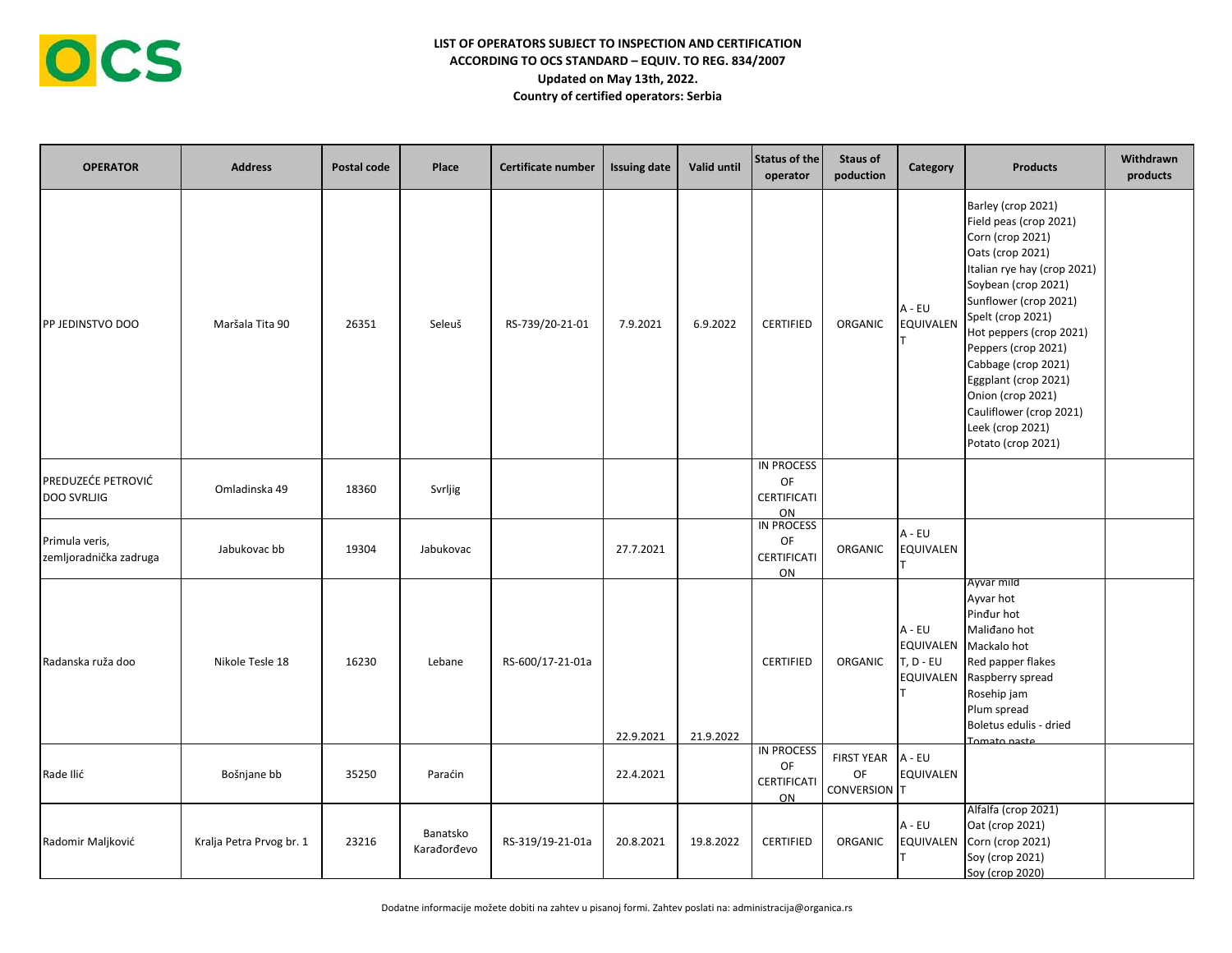| <b>OPERATOR</b>                        | <b>Address</b>             | Postal code | Place                | <b>Certificate number</b> | <b>Issuing date</b> | Valid until | Status of the<br>operator                           | Staus of<br>poduction                                                                                               | Category                                            | <b>Products</b>                                                                                                                                                                             | Withdrawn<br>products |
|----------------------------------------|----------------------------|-------------|----------------------|---------------------------|---------------------|-------------|-----------------------------------------------------|---------------------------------------------------------------------------------------------------------------------|-----------------------------------------------------|---------------------------------------------------------------------------------------------------------------------------------------------------------------------------------------------|-----------------------|
| Radovan Bojović                        | Kapetan Miloša Žunjića 32  | 11000       | Beograd-<br>Zvezdara | RS-692/19-21-01           | 15.7.2021           | 14.7.2022   | <b>CERTIFIED</b>                                    | ORGANIC                                                                                                             | $A - EU$<br>EQUIVALEN Malina                        |                                                                                                                                                                                             |                       |
| Rodoljub Živković                      | Kneza Grbovića 305         | 14242       | Mionica              |                           |                     |             | <b>IN PROCESS</b><br><b>OF</b><br>CERTIFICATI<br>ON |                                                                                                                     | A - EU<br>EQUIVALEN<br>T, BILJNA<br>PROIZVODN<br>JA |                                                                                                                                                                                             |                       |
| ROSACOOP PR IŠTVAN<br>FAZEKAŠ          | Vojvode Putnika 31         | 23330       | Novi Kneževac        | RS-810/22-22-01           | 21.3.2022           | 20.3.2023   | <b>CERTIFIED</b>                                    | ORGANIC                                                                                                             |                                                     | Deep frozen rosehip                                                                                                                                                                         |                       |
| ROSAPRODUCT PR KAROLJ<br><b>FEKETE</b> | Svetog Save 23             | 23330       | Novi Kneževac        | RS-811/22-22-01           | 21.3.2022           | 20.3.2023   | <b>CERTIFIED</b>                                    | ORGANIC                                                                                                             | $A - EU$                                            | EQUIVALEN Deep frozen rosehip                                                                                                                                                               |                       |
| Sanicula Co DOO                        | Gornja Mutnica bb          | 35250       | Paraćin              | RS-399/13-21-01c          | 30.7.2021           | 29.7.2022   | <b>CERTIFIED</b>                                    | ORGANIC                                                                                                             | A - EU<br>EQUIVALEN<br>$T, D - EU$<br>EQUIVALEN     | Comfrey root, fresh;<br>Fresh/essential<br>oil/macerate: Immortelle<br>Melissa<br>Thyme<br>Lavender<br>Camomile Roman type<br>Saturea Montana<br>Camomile<br>Lavender super bio<br>Valerian |                       |
| SARA2009 DOO                           | Sedmog Oktobra 98          | 15000       | Šabac                | RS-587/16-21-01           | 29.7.2021           | 28.7.2022   | <b>CERTIFIED</b>                                    | <b>FIRST YEAR</b><br><b>OF</b><br>CONVERSION, A - EU<br>ORGANIC,<br><b>SECOND YEAR T</b><br>OF<br><b>CONVERSION</b> | <b>EQUIVALEN</b>                                    | Raspberry, blackberry -<br>deep frozen                                                                                                                                                      |                       |
| SIROGOJNO COMPANY<br><b>DOO</b>        | Sirogojno bb               | 31207       | Sirogojno            | RS-646/18-21-01b          | 21.7.2021           | 20.7.2022   | <b>CERTIFIED</b>                                    | ORGANIC                                                                                                             | A - EU<br>EQUIVALEN                                 | DF raspberries (crop 2021)<br>DF raspberries<br>DF red currant<br>DF black currant<br>DF wild blackberry<br>DF strawberry<br>DF fruit mix                                                   |                       |
| Snežana Jeremić                        | Dr. Zorana Đinđića 35/I-23 | 34000       | Kragijevac           | RS-630/17-21-01a          | 13.8.2021           | 12.8.2022   | <b>CERTIFIED</b>                                    | ORGANIC                                                                                                             | A - EU<br>EQUIVALEN Chokeberry                      |                                                                                                                                                                                             |                       |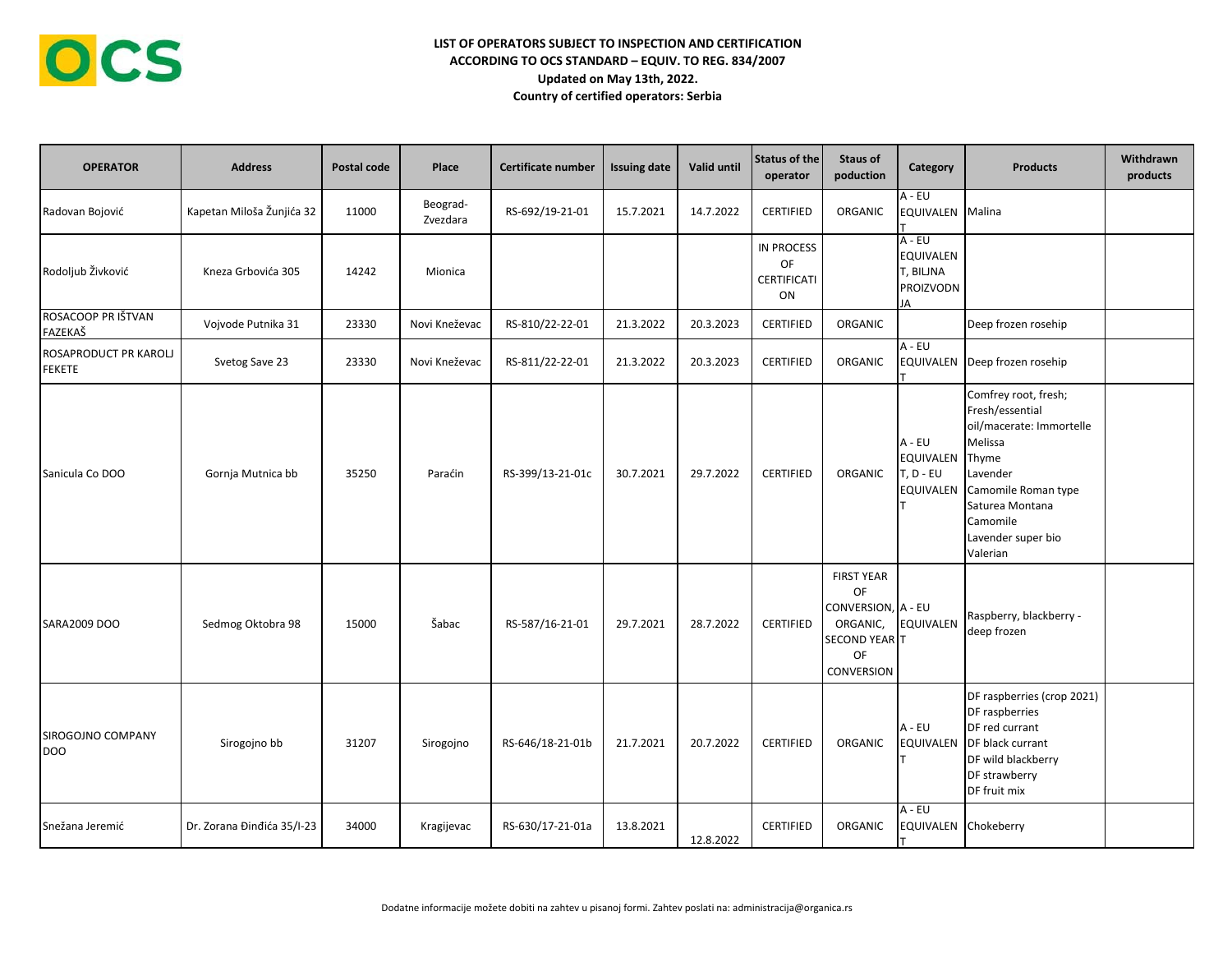| <b>OPERATOR</b>      | <b>Address</b>             | Postal code | Place                   | Certificate number | <b>Issuing date</b> | Valid until | Status of the<br>operator | Staus of<br>poduction | Category                                                 | <b>Products</b>                                                                                                                                                                                                                                       | Withdrawn<br>products |
|----------------------|----------------------------|-------------|-------------------------|--------------------|---------------------|-------------|---------------------------|-----------------------|----------------------------------------------------------|-------------------------------------------------------------------------------------------------------------------------------------------------------------------------------------------------------------------------------------------------------|-----------------------|
| Srđan Bošnjaković    | Diplomatska Kolonija br. 7 | 11000       | Beograd-Savski<br>Venac | RS-688/19-21-01a   | 19.7.2021           | 18.7.2022   | <b>CERTIFIED</b>          | ORGANIC               | $A - EU$                                                 | EQUIVALEN SUNFLOWER                                                                                                                                                                                                                                   |                       |
| Status doo           | Vase Albanca 165a          | 18360       | Svrljig                 | RS-154/06-21-01    | 20.8.2021           | 19.8.2022   | <b>CERTIFIED</b>          | ORGANIC               | $A - EU$<br>EQUIVALEN<br>$T, D - EU$<br><b>EQUIVALEN</b> | Product<br>Plum<br>Plum distillate (41,67%vol.<br>alcohol), crop 2018<br>Apple vinegar, lot No:<br>1/2015                                                                                                                                             |                       |
| <b>STRELA DOO</b>    | Klajić bb                  | 16230       | Lebane                  | RS-344/12-21-01a   | 17.8.2021           | 16.8.2022   | <b>CERTIFIED</b>          | ORGANIC               | A - EU<br>$T, D - EU$<br><b>EQUIVALEN</b>                | Wild blueberry frozen<br>Wild blackberry frozen<br>Rosehip, frozen<br>Frozen Sour Cherry<br>without stone<br>EQUIVALEN Frozen Sour Cherry<br>Ayvar chopped mild 350 g<br>Ayvar ground mild 350 g<br>Ayvar chopped hot 350 g<br>Ayvar ground hot 350 g |                       |
| SWISSLION-TAKOVO DOO | N.H. Radovana Grkovića bb  | 32300       | Gornji Milanovac        | RS-620/17-21-01    | 14.12.2021          | 13.12.2022  | <b>CERTIFIED</b>          | ORGANIC               | $D - EU$<br>EQUIVALEN ml                                 | Baby juice apple clear, 125<br>Apple puree                                                                                                                                                                                                            |                       |
| <b>TANDEX DOO</b>    | Preradoviceva 9            | 24000       | Subotica                | RS-641/18-21-01    | 30.9.2021           | 29.9.2022   | <b>CERTIFIED</b>          | ORGANIC               | A - EU<br>EQUIVALEN                                      | Vine grape - Pinot Noir<br>Vine grape - Traminac<br>Vine grape - Pinot Grigio<br>Vine grape - Cabernet<br>Franc<br>Vine grape - Merlot                                                                                                                |                       |
| Udruženje "OPTIMIST" | Rajčilovci bb              | 17540       | <b>Bosilegrad</b>       | RS-711/19-21-01    | 9.11.2021           | 8.11.2022   | <b>CERTIFIED</b>          | ORGANIC               | A - EU<br>EQUIVALEN<br>$T, D - EU$                       | EQUIVALEN Frozen Organic Rosehip<br>Pulp                                                                                                                                                                                                              |                       |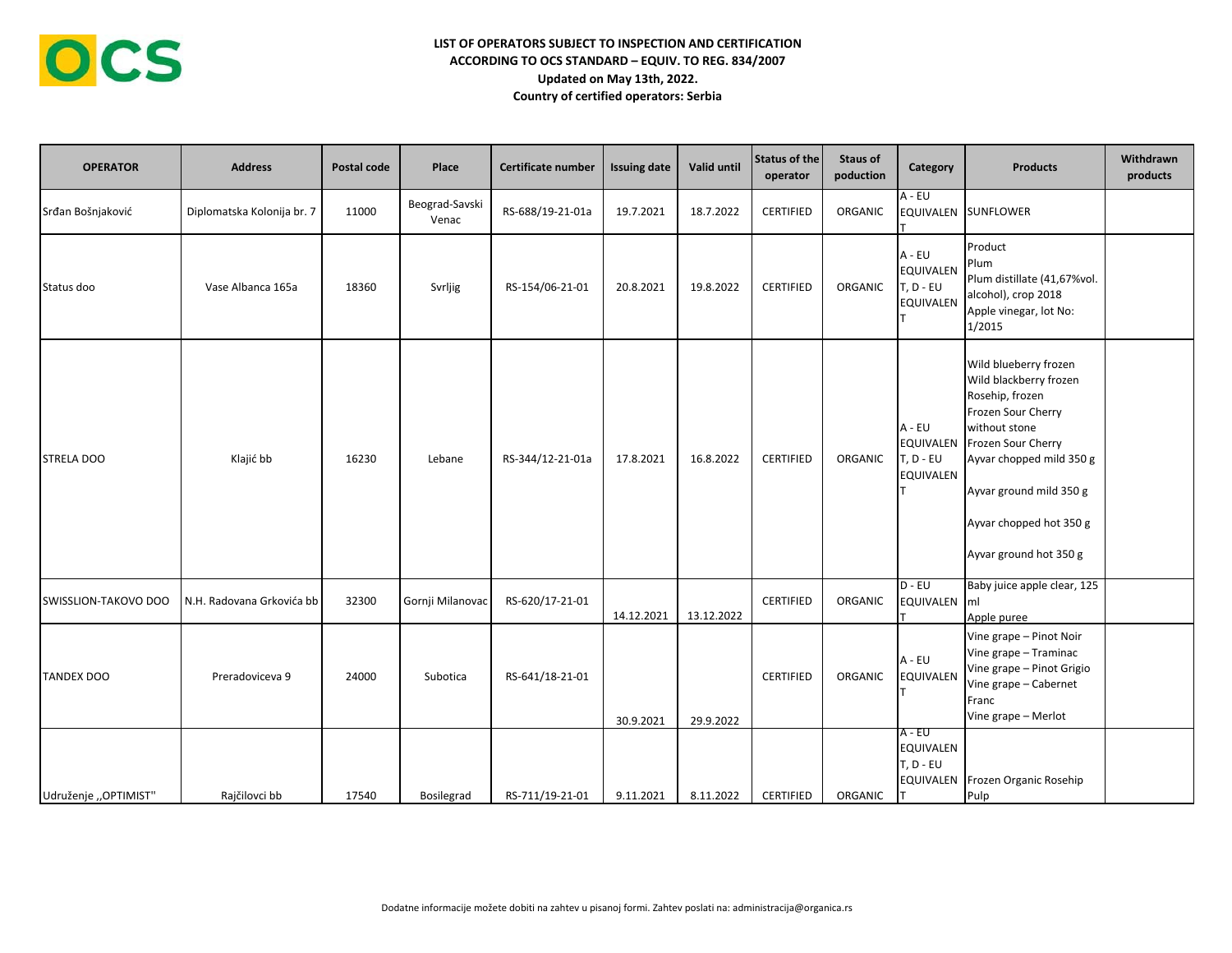| <b>OPERATOR</b>                    | <b>Address</b>        | Postal code | Place    | Certificate number | <b>Issuing date</b> | Valid until | <b>Status of the</b><br>operator | <b>Staus of</b><br>poduction | Category                 | <b>Products</b>                               | Withdrawn<br>products |
|------------------------------------|-----------------------|-------------|----------|--------------------|---------------------|-------------|----------------------------------|------------------------------|--------------------------|-----------------------------------------------|-----------------------|
|                                    |                       |             |          |                    |                     |             |                                  |                              |                          | Millet<br>Flax*                               |                       |
|                                    |                       |             |          |                    |                     |             |                                  |                              |                          | Rye*                                          |                       |
|                                    |                       |             |          |                    |                     |             |                                  |                              |                          | Sunflower*                                    |                       |
|                                    |                       |             |          |                    |                     |             |                                  |                              |                          | Beetroot                                      |                       |
|                                    |                       |             |          |                    |                     |             |                                  |                              |                          | Onion                                         |                       |
|                                    |                       |             |          |                    |                     |             |                                  |                              |                          | Potato                                        |                       |
|                                    |                       |             |          |                    |                     |             |                                  |                              |                          | Tomato*                                       |                       |
|                                    |                       |             |          |                    |                     |             |                                  |                              |                          | Zucchini                                      |                       |
|                                    |                       |             |          |                    |                     |             |                                  |                              |                          | Bean                                          |                       |
|                                    |                       |             |          |                    |                     |             |                                  |                              |                          | Corn Whole-wheat flour                        |                       |
|                                    |                       |             |          |                    |                     |             |                                  |                              |                          | Organa 1 kg, 25 kg<br>Wheat white flour T-400 |                       |
|                                    |                       |             |          |                    |                     |             |                                  |                              |                          | and T-500 Organa 1 kg and                     |                       |
|                                    |                       |             |          |                    |                     |             |                                  |                              |                          | 25 kg                                         |                       |
|                                    |                       |             |          |                    |                     |             |                                  |                              |                          | Rye flour 25 kg, 0,5 kg                       |                       |
|                                    |                       |             |          |                    |                     |             |                                  |                              |                          | Wheat bran 25 kg                              |                       |
|                                    |                       |             |          |                    |                     |             |                                  |                              |                          | Cold-pressed edible                           |                       |
|                                    |                       |             |          |                    |                     |             |                                  |                              |                          | flaxseed oil (250 ml)                         |                       |
|                                    |                       |             |          |                    |                     |             |                                  |                              |                          | Flaxseed oil-cake                             |                       |
|                                    |                       |             |          |                    |                     |             |                                  |                              |                          | Cold-pressed unrefined                        |                       |
|                                    |                       |             |          |                    |                     |             |                                  |                              |                          | edible oil from sunflower                     |                       |
|                                    |                       |             |          |                    |                     |             |                                  |                              | A - EU                   | (250 ml, 750 ml and 5 l)                      |                       |
|                                    |                       |             |          |                    |                     |             |                                  |                              |                          | EQUIVALEN Sunflower oil-cake                  |                       |
|                                    |                       |             |          |                    |                     |             |                                  |                              | $T, D - EU$<br>EQUIVALEN | Tomato juice 750 ml                           |                       |
| Univerexport export-<br>import doo | Sentandrejski put 165 | 21000       | Novi Sad | RS-312/12-21-01-d  | 23.7.2021           | 22.7.2022   | CERTIFIED                        | ORGANIC                      |                          | Pasteurized beet, sliced<br>720 g             |                       |
|                                    |                       |             |          |                    |                     |             | <b>IN PROCESS</b>                |                              |                          |                                               |                       |
|                                    |                       |             |          |                    |                     |             | OF                               | <b>FIRST YEAR</b>            | A - EU                   |                                               |                       |
|                                    |                       |             |          |                    |                     |             | CERTIFICATI                      | OF                           | <b>EQUIVALEN</b>         |                                               |                       |
| Vesna Vučurević                    | Jovana Đorđevića 13   | 21000       | Novi sad |                    | 31.12.2021          |             | ON                               | <b>CONVERSION T</b>          |                          |                                               |                       |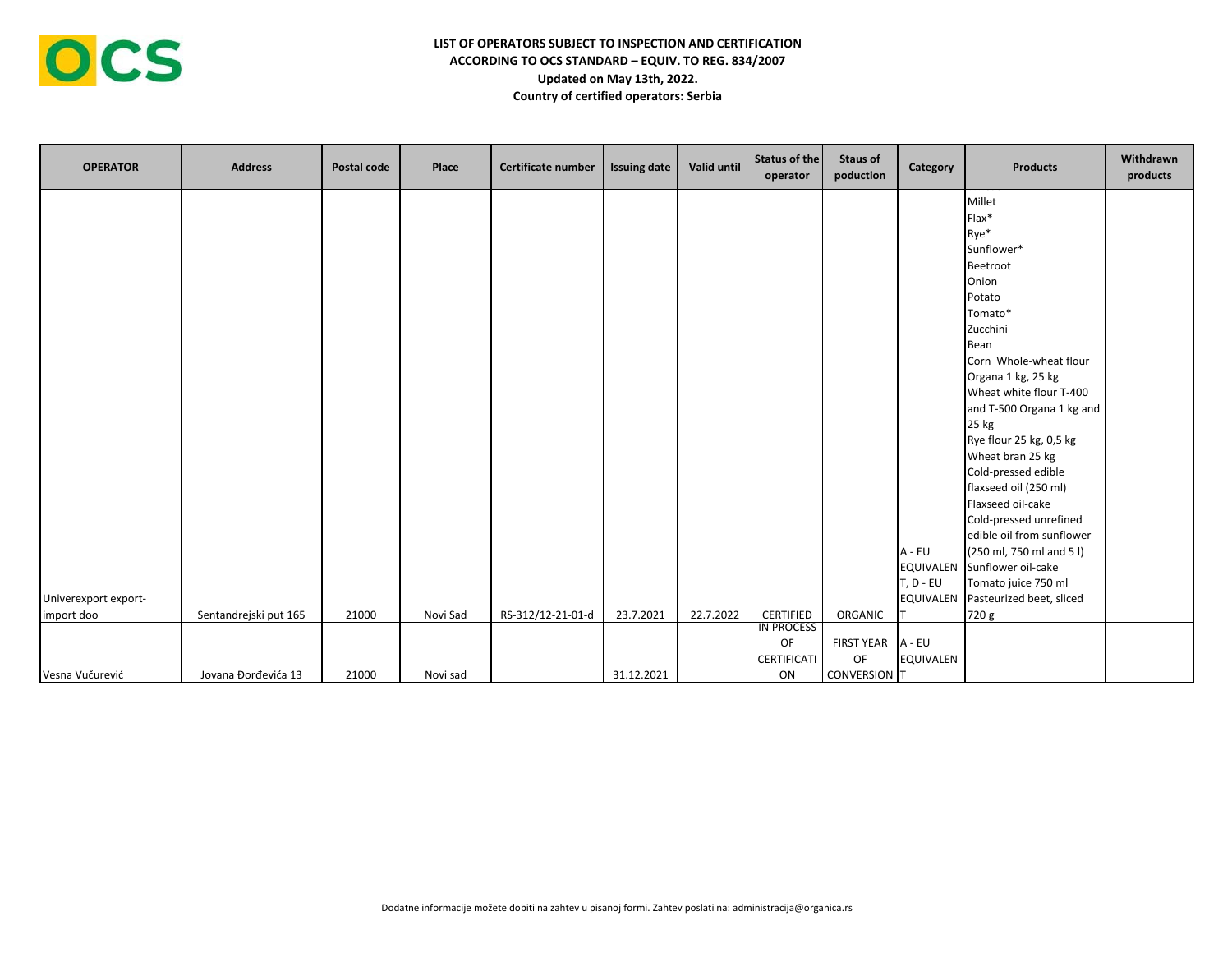| <b>OPERATOR</b> | <b>Address</b>      | Postal code | Place | Certificate number | <b>Issuing date</b> | Valid until | Status of the<br>operator | <b>Staus of</b><br>poduction | Category          | <b>Products</b> | Withdrawn<br>products |
|-----------------|---------------------|-------------|-------|--------------------|---------------------|-------------|---------------------------|------------------------------|-------------------|-----------------|-----------------------|
|                 |                     |             |       |                    |                     |             |                           |                              |                   | Onion           |                       |
|                 |                     |             |       |                    |                     |             |                           |                              |                   | Carrot          |                       |
|                 |                     |             |       |                    |                     |             |                           |                              |                   | Barley          |                       |
|                 |                     |             |       |                    |                     |             |                           |                              |                   | Asparagus       |                       |
|                 |                     |             |       |                    |                     |             |                           |                              |                   | Letucce         |                       |
|                 |                     |             |       |                    |                     |             |                           |                              |                   | Wheat           |                       |
|                 |                     |             |       |                    |                     |             |                           |                              |                   | Parsley         |                       |
|                 |                     |             |       |                    |                     |             |                           |                              |                   | Chard           |                       |
|                 |                     |             |       |                    |                     |             |                           |                              |                   | Dill            |                       |
|                 |                     |             |       |                    |                     |             |                           |                              |                   | Cabbage         |                       |
|                 |                     |             |       |                    |                     |             |                           |                              |                   | Kale            |                       |
|                 |                     |             |       |                    |                     |             |                           |                              |                   | Brocolli        |                       |
|                 |                     |             |       |                    |                     |             |                           |                              |                   | Red cabbage     |                       |
|                 |                     |             |       |                    |                     |             |                           |                              |                   | Kohlrabi        |                       |
|                 |                     |             |       |                    |                     |             |                           |                              |                   | Beetroot        |                       |
|                 |                     |             |       |                    |                     |             |                           |                              |                   | Spinach         |                       |
|                 |                     |             |       |                    |                     |             |                           |                              | A - EU            | Zuccini         |                       |
|                 |                     |             |       |                    |                     |             |                           |                              | EQUIVALEN Pumpkin |                 |                       |
| Vladimir Vozar  | Mihala Kardelisa 24 | 21211       | Kisač | RS-277/11-22-01    | 3.5.2022            | 2.5.2023    | CERTIFIED                 | ORGANIC                      |                   | Eggplant        |                       |